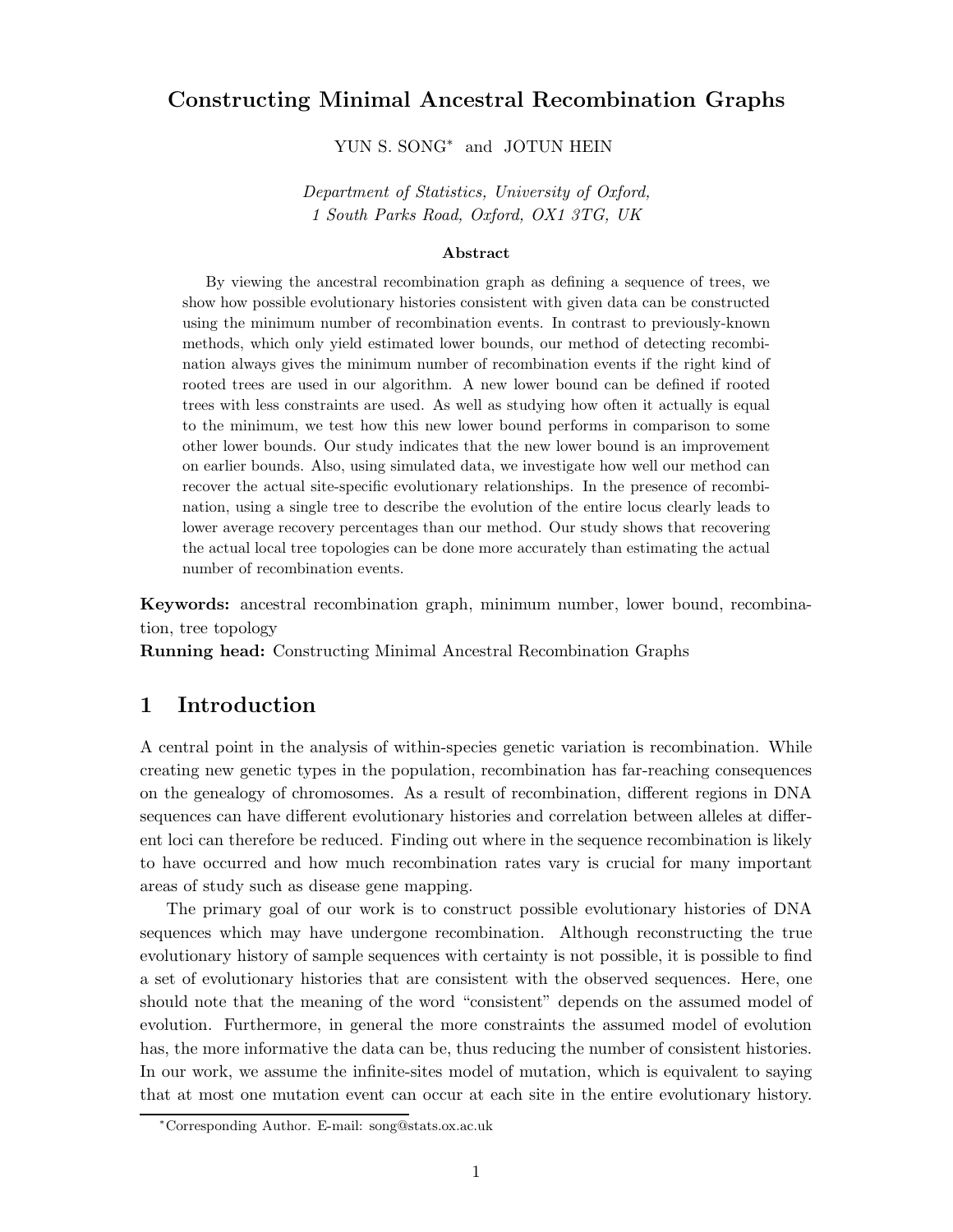As a consequence of this assumption, we limit our study to the case where at most 2 distinct nucleotides occur at every site in the data. Note that, by arbitrarily assigning 0 or 1 to the distinct nucleotides appearing at each site, such data can easily be transformed into binary form, which we shall use in this paper. Throughout this paper, we let S be a set of *n* binary sequences each of length  $\ell$ , i.e.  $S = \{s_{\alpha}\}, s_{\alpha} = c_1^{\alpha}, c_2^{\alpha}, \ldots, c_{\ell}^{\alpha}$ , where  $c_i^{\alpha} \in \{0, 1\}$ for every  $\alpha \in \{1, 2, ..., n\}$  and  $i \in \{1, 2, ..., \ell\}$ . The entry  $c_i^{\alpha}$  is called the *i*<sup>th</sup> *character* of sequence  $s_{\alpha}$ , and the *n*-tuple  $\mathbf{c}_i := (c_i^1, c_i^2, \dots, c_i^n)$  of  $i^{\text{th}}$  characters is called the  $i^{\text{th}}$  character *column.* A character column  $c_i$  is called *informative* if it contains at least two 0s and two 1s. Otherwise, it is called non-informative.

One of the reasons why it is in general impossible to reconstruct the true evolutionary history of sample sequences is that some recombination events are not detectable. That is, some recombination events do not lead to any betokening polymorphism in sampled sequences, and therefore there is no trace in the data that indicates the occurrence of such events in the past. Although it is impossible to know exactly how many recombination events have occurred in the evolutionary history of sample sequences, it is meaningful, however, to ask at least how many recombination events must have occurred in the evolutionary history. The goal of our present work is thus twofold; to find the minimum number  $R_{\text{min}}(S)$  of recombination events and to construct possible evolutionary histories with exactly  $R_{\text{min}}(S)$  recombination events. For a given data set S, the minimum number  $R_{\text{min}}(S)$ of recombination events is defined by the property that there exists no evolutionary history with less than  $R_{\text{min}}(S)$  recombination events that can generate the observed data S under the infinite-sites model of mutation. We sometimes use the adjective "minimal" to describe evolutionary histories with the minimum number of recombination events.

Finding the minimum number  $R_{\min}(S)$  of recombination events for an arbitrary data set S is a difficult problem, and therefore several methods for estimating  $R_{\text{min}}(S)$  have been devised. The problem of finding a lower bound on  $R_{\text{min}}(S)$  was first considered by Hudson and Kaplan (1985), and that particular problem of counting recombination events is currently receiving a renewed interest. Myers and Griffiths (2003) recently proposed an integer linear programming approach for constructing new lower bounds on the number of recombination events, whereas the present authors proposed a set theoretical method to define a new lower bound (Song and Hein, 2004). None of these methods can always yield the minimum number; for some data set  $S$ , the computed lower bound may be less than the minimum number  $R_{\min}(S)$ . In contrast, as we later describe in detail, the method we use in our present work always yields the minimum number of recombination events if the so-called ordered trees are used in our algorithm.

The algorithmic ideas and some technical issues underlying our work have recently been announced at the WABI 2003 conference (Song and Hein, 2003). In the present paper, we further elaborate the method described there and investigate how well our method performs. We have implemented our algorithm in the programming language C++ and our software, called RecMinPath, is available upon request. We define a lower bound based on rooted trees with less constraints than that in ordered trees and show that this lower bound generally performs better than some other presently-available lower bounds. In addition, using simulated data generated under the infinite-sites model of mutation, we investigate how well our method can recover the actual local evolutionary relationships. Our study shows that using a single tree, instead of using a sequence of trees as in our method, to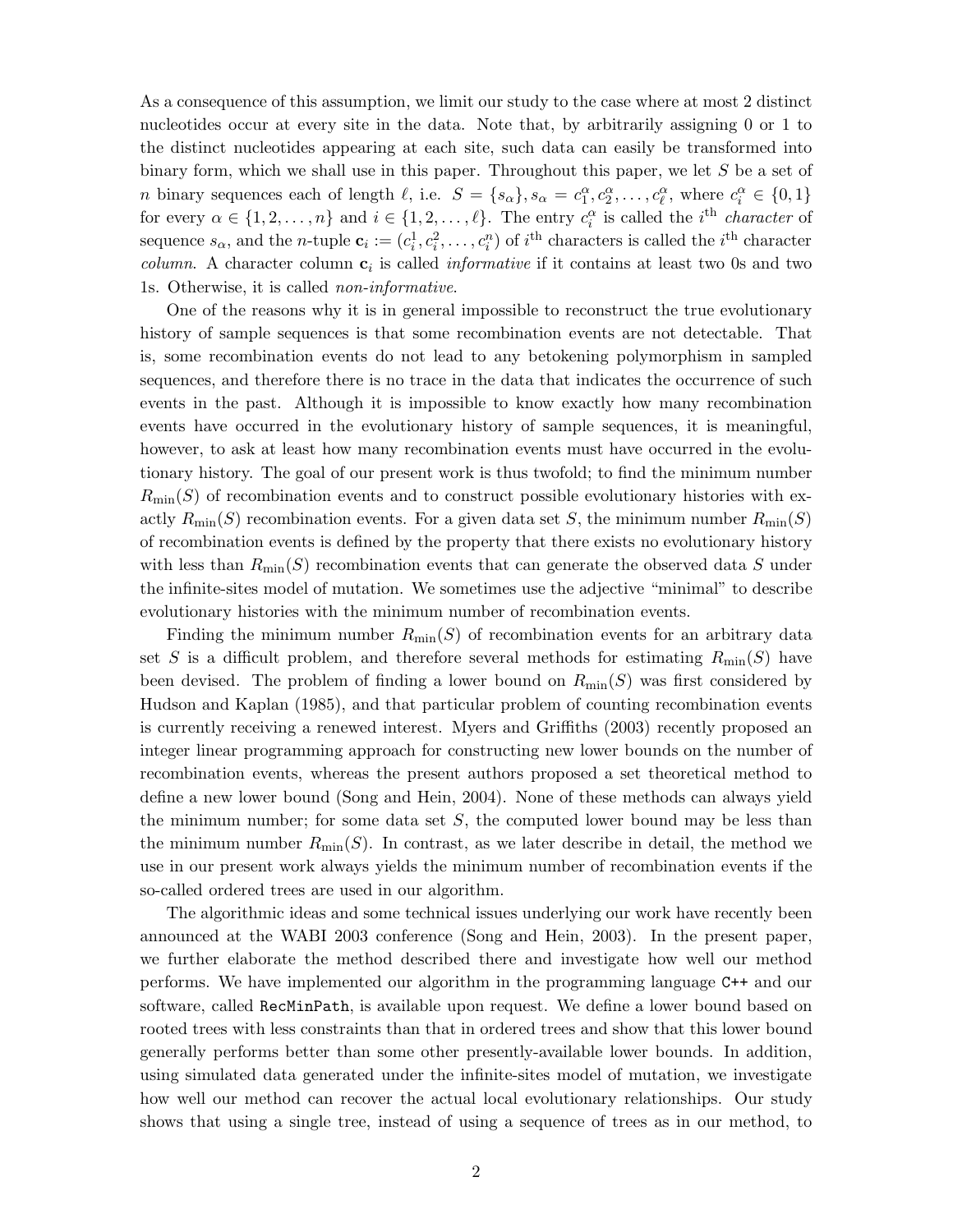describe the evolution of the entire locus leads to lower average recovery percentages. Also, we can conclude from our study that recovering the actual local tree topologies can be done more accurately than estimating the actual number of recombination events.

The approach we take in our method is to find a sequence of trees—where the  $i<sup>th</sup>$  tree in the sequence describes the evolution of the  $i<sup>th</sup>$  site in the data—such that, as one moves along the sequence, changes in tree topology can be seen as signalling recombination events. To correctly quantify the number of recombination events, we have properly defined in (Song and Hein, 2003) the so-called subtree-prune-and-regraft (SPR) operations on ordered trees, where internal vertices are totally ordered. The SPR-distance between two ordered trees defined as the minimum number of SPR operations required to transform one tree to the other—correctly encodes the number of recombination events required to put the two trees into an ancestral recombination graph (Griffiths and Marjoram, 1997). In addition, we can explicitly construct evolutionary histories that are consistent with the data by combining the trees which appear in the sequence of trees.

This paper is organised as follows. In Section 2, we briefly sketch the main idea underlying our work. The reader is recommended to browse through this section to obtain a rough picture of what we are trying to achieve. More technical aspects of our work are discussed in Section 3, where, for ease of reference, we also provide the algorithms from (Song and Hein, 2003). The reader may skip this section in the first reading and return to it later. In Section 4, we test the performance of our method on simulated data. We compare our method to some other currently-existing methods, in regard to both detecting recombination events and recovering local evolutionary relationships. Our analysis of Kreitman's 1983 data, consisting of 11 alleles of the alcohol dehydrogenase locus of *Drosophila melanogaster* (Kreitman, 1983), is also discussed in that section. In Section 5, we suggest a few concrete directions for extending our work, and we conclude with some remarks in Section 6.

## 2 An overview of the main idea

Consider the following five sequences:

$$
s_1 = 0000s_2 = 0011s_3 = 0101s_4 = 1100s_5 = 11111
$$
 (1)

Within the framework of the infinite-sites model of mutation, two character sites are said to be incompatible if all four gametic types—00, 01, 10 and 11—appear in the two sites. In the above data, there are four pairs of incompatible sites. Namely, they are sites 1 and 3; sites 1 and 4; sites 2 and 3; and, sites 2 and 4. Whenever two sites  $i$  and  $j$  are incompatible, it implies that there must have occurred at least one recombination event with its corresponding breakpoint somewhere between  $i$  and  $j$ . In that regard, our goal can be rephrased as finding the minimum number of recombination events needed to explain all incompatibilities present in the data.

The reader is encouraged to check that there exists no evolutionary history with only one recombination event that could have generated the above five sequences under the infinite-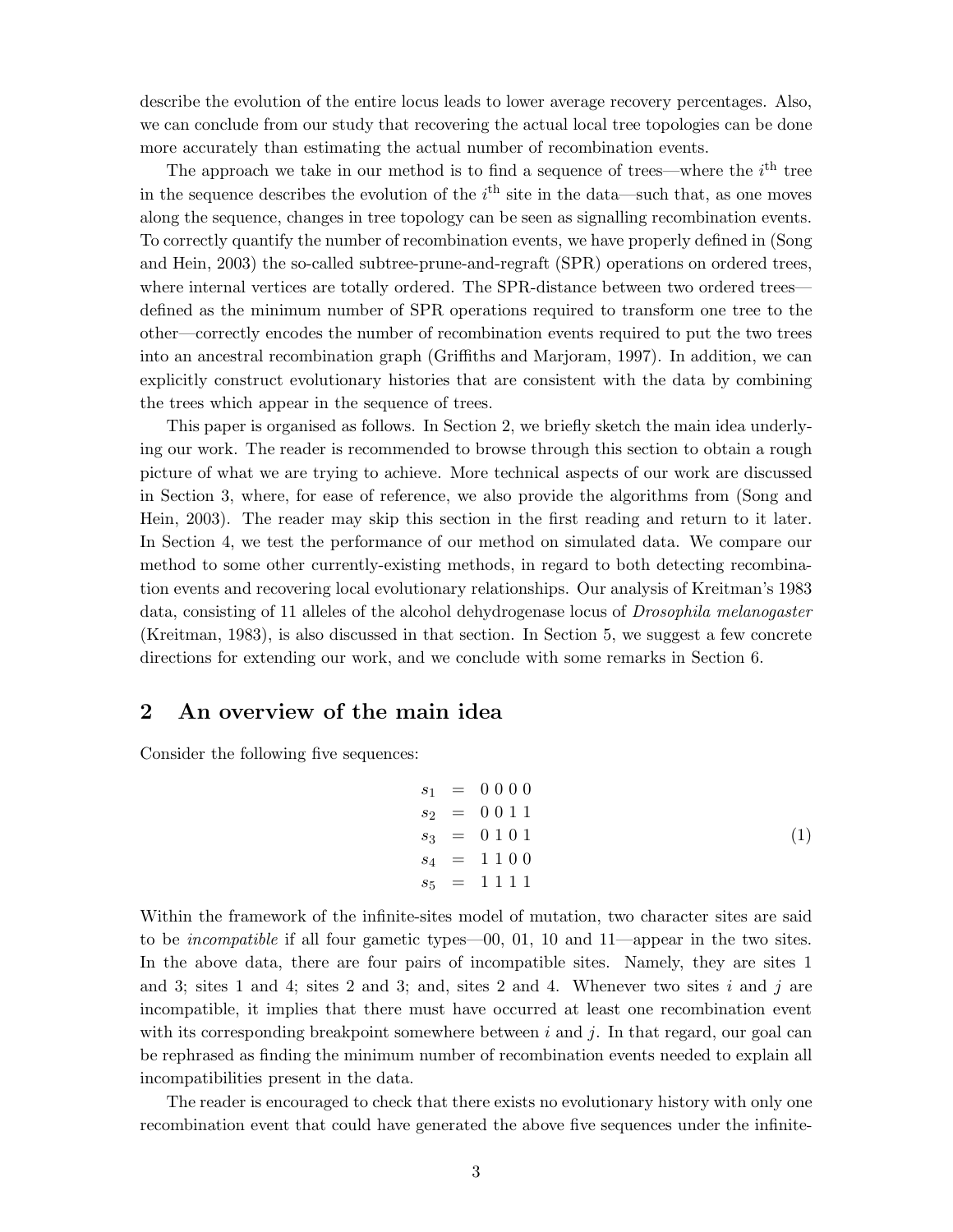

Figure 1: A minimal ancestral recombination graph corresponding to the data  $S =$  $\{s_1, s_2, \ldots, s_5\}$  shown in (1). Exactly 2 recombination vertices are present in the graph. Open circles  $\circ$  denote recombination events, and the notation  $(i, i + 1)$  accompanying a recombination event indicates that its corresponding breakpoint occurs between sites i and  $i+1$ . By convention, when recombination occurs, the part to the left (resp. right) of the breakpoint gets descended from the left (resp. right) edge. Filled circles • indicate mutation events. The notation  $m_i$  denotes a mutation event at character site i; it corresponds to a change of 0 to 1 or vice versa. The root is denoted by  $\odot$ . In this particular ARG, the ancestral sequence at the root is 1 1 0 0.



Figure 2: Trees embedded in the ARG shown in Figure 1.

sites model of mutation. In fact, at least two recombination events must have occurred in the evolutionary history of the sequences. Shown in Figure 1 is an ancestral recombination graph (ARG) with exactly two recombination vertices; it represents one of several minimal evolutionary histories consistent with the data  $S = \{s_1, s_2, \ldots, s_5\}.$ 

In our work, we distinguish trees according to their topologies and the ordering of their internal vertices. The space  $\mathcal{I}_n$  of leaf-labelled rooted binary trees with n leaves therefore is a discrete space. We defer a more precise definition of a tree until Section 3. An ARG defines a collection of trees and carries the information about which tree describes the evolution of which character site. In our present example, the ARG shown in Figure 1 contains three inequivalent trees, namely the three shown in Figure 2. The evolution of character sites 1 and 2 is represented by the tree  $T_i$ , whereas  $T_j$  describes the evolution of site 3 and  $T_k$ that of site 4. Hence, we can think of the ARG as giving a sequence  $P = T_i, T_i, T_j, T_k$  of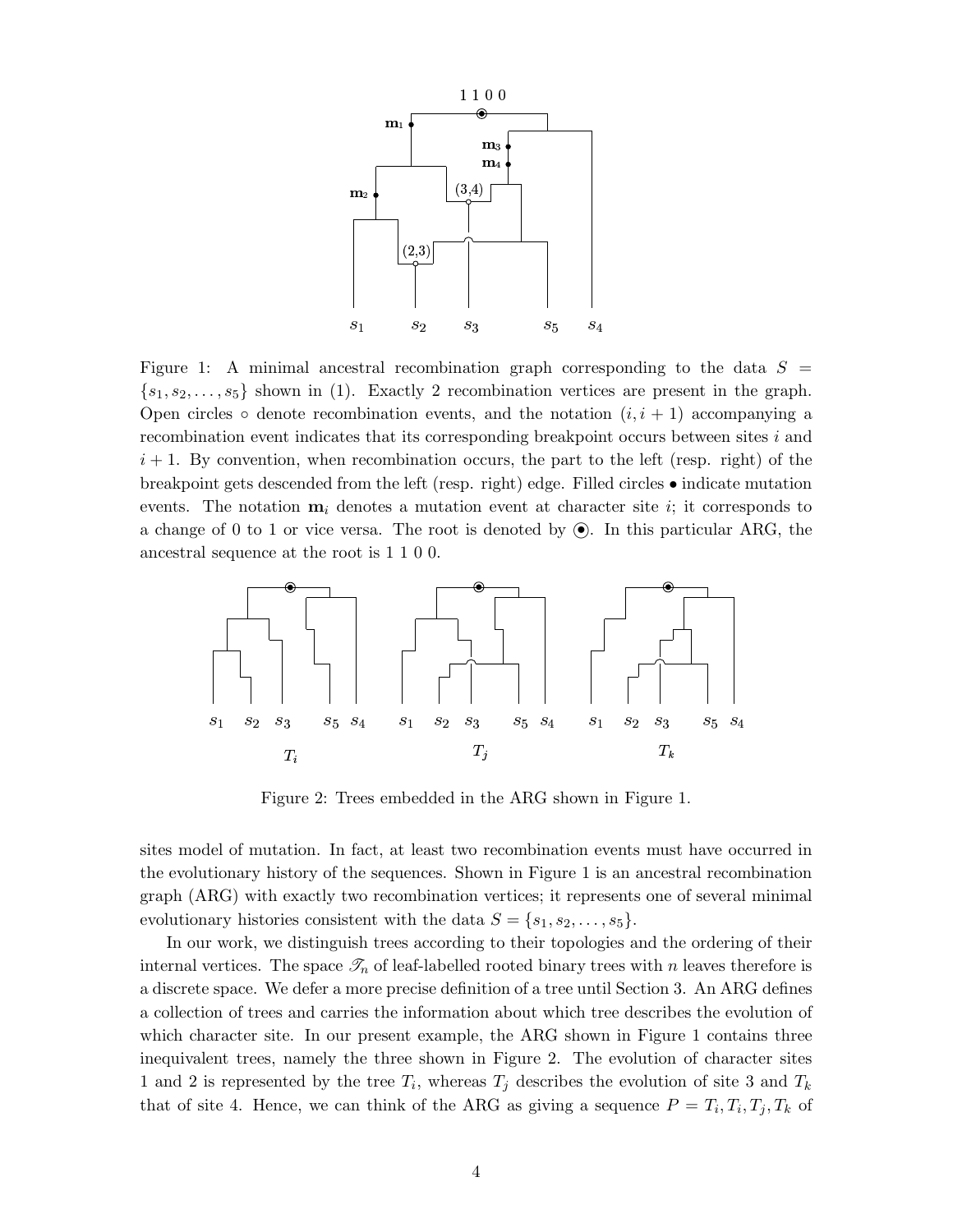

Figure 3: A schematic depiction of a path. This path arises from the sequence of trees associated with the ARG shown in Figure 1. The enclosed region represents the space  $\mathcal{I}_5$ of leaf-labelled rooted binary trees with 5 leaves, and a point in this space corresponds to a tree.

trees, which in turn gives rise to a "path," also denoted  $P$ , in the space  $\mathscr{T}_5$  as depicted in Figure 3. In what follows, we sometimes use the two terminologies "sequence of trees" and "path" interchangeably.

In general, to each ARG corresponding to a set of length- $\ell$  DNA sequences, one can associate a unique length- $\ell$  sequence P of trees such that the  $i<sup>th</sup>$  tree in P describes the evolution of the  $i<sup>th</sup>$  character site. Suppose that we are given an arbitrary data set S of n sequences and that H is an ARG consistent with S. Let  $P = T_{i_1}, T_{i_2}, \ldots, T_{i_\ell}$  denote the unique sequence of trees corresponding to  $H$ . As before, the corresponding path in the space  $\mathscr{T}_n$  of trees with n leaves is also denoted by P. Now, if we can define a notion of distance between any pair of points in  $\mathcal{T}_n$ , i.e. if the distance  $d(T_a, T_b)$  is defined for all  $T_a, T_b \in \mathcal{F}_n$ , then we can define the length  $L(P)$  of the path P by adding up the pair-wise contributions along the path as follows:

$$
L(P) := \sum_{k=1}^{\ell-1} d(T_{i_k}, T_{i_{k+1}}).
$$
\n(2)

Let  $\mathcal{P}(S)$  denote the set of all paths whose corresponding ARGs are consistent with S. The gist of our work lies in finding the right kind of trees (i.e.  $\mathscr{T}_n$ ) and the right kind of metric (i.e.  $d(\cdot, \cdot)$ ) so that the following equality holds:

$$
\min_{P \in \mathcal{P}(S)} L(P) = R_{\min}(S). \tag{3}
$$

In summary, instead of working with ARGs directly, we can work with sequences of trees or, equivalently, paths in the space of trees as shown in Figure 4. As we discuss later, this change in perspective allows us to use dynamic programming to find solutions to (3). Note that our method does two things for us. First of all, we can find the minimum number of recombination events using  $(3)$ . Secondly, for each minimal path (i.e. a solution to  $(3)$ )



Figure 4: A schematic illustration of paths in the space  $\mathcal{T}_n$  of trees with *n*-leaves.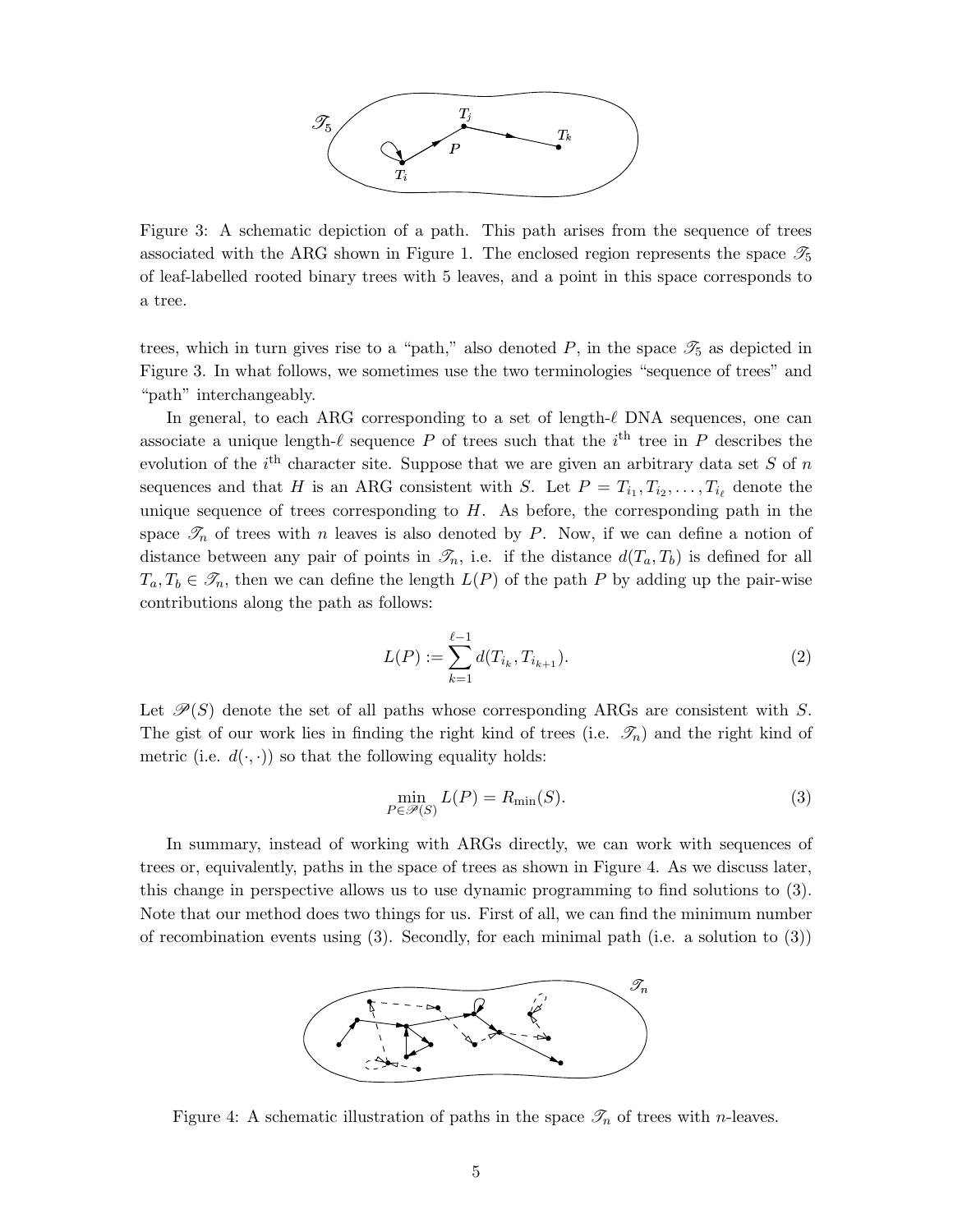we find, we can construct a set of minimal evolutionary histories (i.e. minimal ARGs) consistent with the data by combining the trees which arise in the minimal path.

# 3 Methods

In this section, we elaborate on the ideas sketched in the previous section. As well as discussing what kind of trees should be used, we describe how the distance between trees should be measured to reflect the number of recombination events. The algorithm for finding minimal paths is restated here for ease of reference. We refer the reader to (Song and Hein, 2003) for precise definitions and for a more in-depth description of our algorithm. As an additional application, we discuss how our work can be used to define haplotype blocks.

### 3.1 Trees

In this paper, we consider leaf-labelled rooted binary trees whose edge lengths are not specified. When we say a tree without any qualification, we shall mean a leaf-labelled rooted binary tree. In a rooted tree, time flows from the root to the leaves. In our way of drawing trees, time should flow vertically from top to bottom; horizontal lines in a tree do not carry any temporal meaning and their lengths are chosen arbitrarily.

The set  $\{v_1, v_2, \ldots, v_{n-2}\}$  of degree-3 vertices in an n-leaved rooted binary tree is a partially ordered set whose binary relation denoted < is given by ancestral relation. More precisely,  $v_i < v_j$  if  $v_i$  is an ancestor of  $v_j$ . Two degree-3 vertices  $v_i$  and  $v_j$  are *incomparable* if there exists no ancestral relation between them. An ordered tree is a leaf-labelled rooted binary tree whose corresponding set  $\{v_1, v_2, \ldots, v_{n-2}\}$  of degree-3 vertices is a *totally* ordered set; that is, for any two vertices  $v_i$  and  $v_j$ , either  $v_i < v_j$  or  $v_j < v_i$ . In this case, the binary relation  $\lt$  is given by age ordering. As before,  $v_i \lt v_j$  if  $v_i$  is an ancestor of  $v_j$ . If there exists no ancestral relation between  $v_i$  and  $v_j$ , then either  $v_i < v_j$  or  $v_j < v_i$  is allowed. Furthermore, we impose the condition that  $v_i \neq v_j$  if  $i \neq j$ . The space of plain rooted trees and that of ordered trees are denoted by  $\mathcal{T}_n^r$  and  $\mathcal{T}_n^o$ , respectively.

Two trees equivalent as rooted trees are distinct as ordered trees if the ordering of their degree-3 vertices are different. For example, the two trees shown in Figure 5 are equivalent as plain rooted trees but inequivalent as ordered trees. The number of inequivalent ordered trees corresponding to a fixed plain rooted tree  $T$  depends on the topology of  $T$ .

A tree T is said to be *compatible* with the informative column  $c_i$  if there exists an edge in T such that cutting the edge decomposes  $T$  into two connected components, one labelled



Figure 5: Examples of four-leaved trees. These trees are equivalent as plain rooted trees but inequivalent as ordered trees.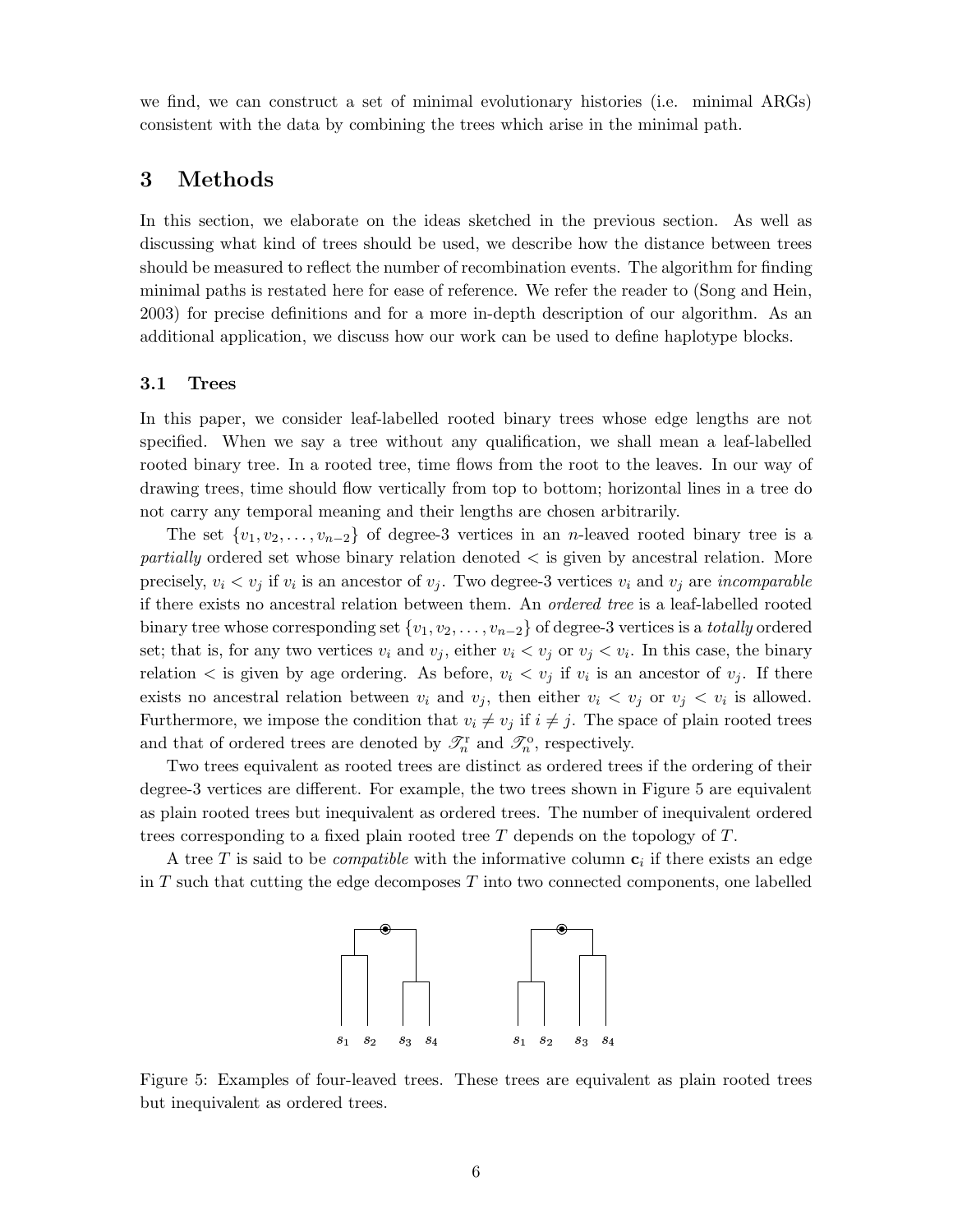

Figure 6: Trees with 5 leaves. If  $T_2$  and  $T_3$  are viewed as plain rooted trees, then  $d_{\text{SPR}}(T_2, T_3) = 1$ . If they are viewed as ordered trees, then  $d_{\text{SPR}}(T_2, T_3) = 2$ .

by the sequences  $s_{\alpha}$  with  $c_i^{\alpha} = 0$  and the other by the sequences  $s_{\beta}$  with  $c_i^{\beta} = 1$ . If the column  $c_i$  is not informative, then every *n*-leaved tree is considered compatible with  $c_i$ . In relation to evolutionary history, if a tree is compatible with a character column  $c_i$ , then at most one mutation event is necessary for the tree to represent the evolutionary history of sample sequences at the character site  $i$ , i.e. the tree is consistent with the character column under the infinite-sites model of mutation.

### 3.2 SPR operations and the SPR-distance between trees

A type of distance between trees widely used in biology is that defined in terms of certain operations which rearrange trees; the distance between two trees is defined as the minimum number of operations required to transform one tree to the other. A particular kind of operation that we employ in our work is the so-called *subtree pruning and regrafting* (Swofford and Olsen, 1990). In a subtree-prune-and-regraft (SPR) operation, one detaches an edge from a tree T, thus "pruning" a subtree t from T, and "regrafts" t to somewhere else on the remaining part of T. In (Song and Hein, 2003), we properly defined SPR operations for plain rooted trees and ordered trees so that they can be used to quantify recombination events.

The precise definition of an SPR operation depends on the type of the tree on which the operation is being performed. The reader should refer to (Song and Hein, 2003) for details. In general, the more characteristics a tree has, the more restrictive the definition of an SPR operation has to be. For instance, SPR operations on ordered trees are more restricted than SPR operations on plain rooted trees. Consider the trees  $T_2$  and  $T_3$  shown in Figure 6. If these trees are viewed as plain rooted trees, then the 2-leaved subtree in  $T_2$  containing  $s_2$ and  $s_3$  can be pruned and then regrafted onto the edge incident with the leaf labelled  $s_4$ . Hence, only one SPR operation is required to transform  $T_2$  to  $T_3$  if they are thought of as plain rooted trees. If the two trees are viewed as ordered trees, however, the SPR operation just described is not an allowed operation. In this case, at least 2 SPR operations—for example, one moving the leaf labelled  $s_2$  and the other moving the leaf labelled  $s_3$ —are needed to transform  $T_2$  to  $T_3$ , or vice versa.

For any pair of trees, say T and T', their SPR-distance  $d_{SPR}(T, T')$  is a non-negative integer defined as the minimum number of SPR operations necessary to transform  $T$  into  $T'$ .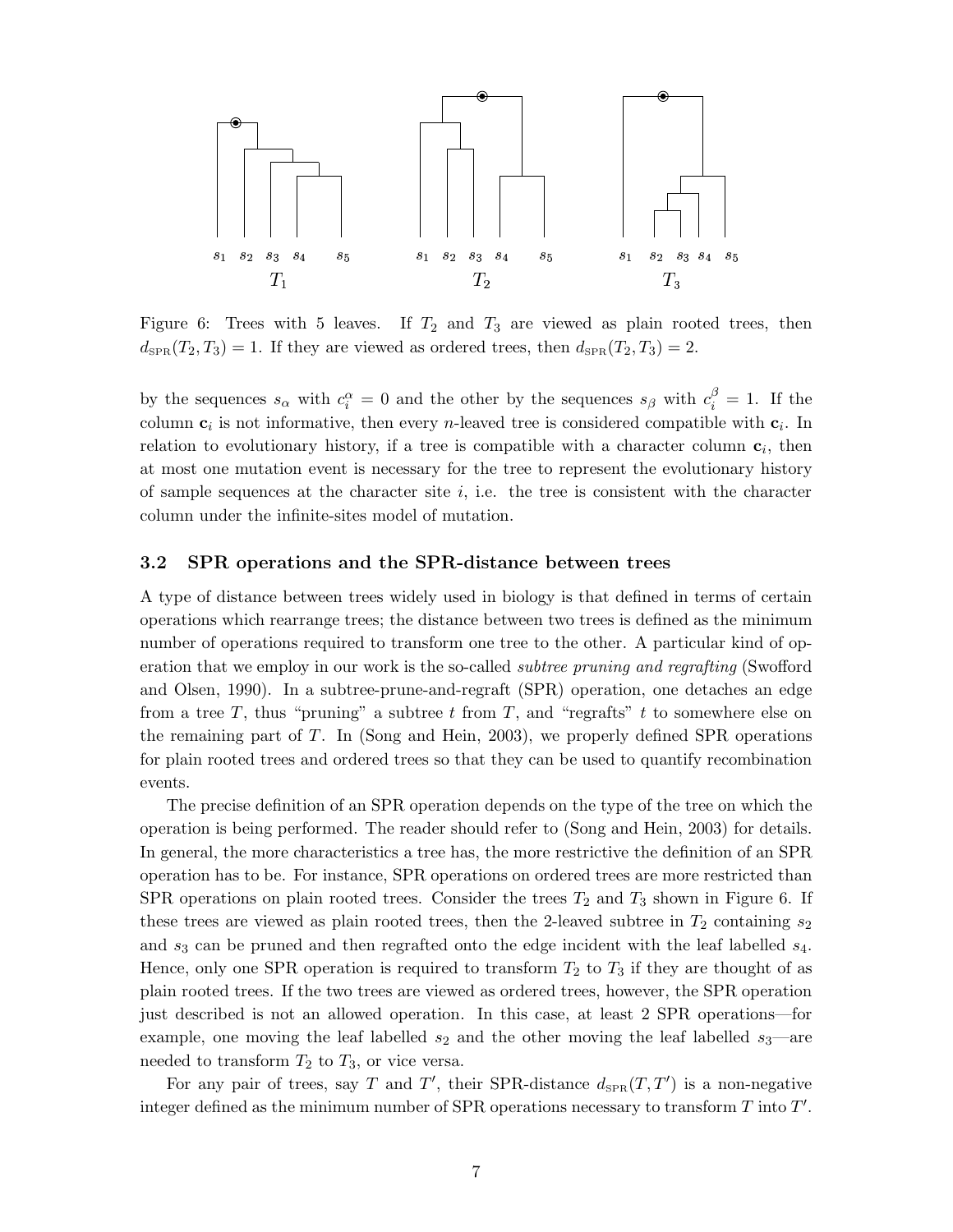In practice, determining the SPR-distance between two arbitrary rooted trees can be quite difficult, especially so for ordered trees. A combinatorial analysis of SPR operations on plain rooted trees has been carried out in (Song, 2003), and we are currently investigating analogous questions for ordered trees.

### 3.3 Why SPR operations?

Given a sequence  $P = T_{i_1}, T_{i_2}, \ldots, T_{i_\ell}$  of trees, equations (2) and (3) together imply that we should define the distance between two consecutive trees  $T_{i_k}$  and  $T_{i_{k+1}}$  so that it is equal to the number  $d_{\text{rec}}(T_{i_k}, T_{i_{k+1}})$  of recombination events needed to combine the two trees into an ARG. As one moves along the sequence, tree topology can change, and such topology changes can be seen as being obtained from SPR operations. A subtree that gets pruned and regrafted in an SPR operation corresponds to the descendant subtree of a recombination vertex in an ARG. Hence, the essential point is that the SPR-distance can correctly quantify the number of recombination events. For example, recall that the trees shown in Figure 2 are embedded in the ARG shown in Figure 1, and that the sequence  $P = T_i, T_i, T_j, T_k$  of trees can be associated to the ARG. The tree  $T_i$  can be transformed into  $T_j$  through a single SPR operation involving the leaf labelled  $s_2$ . Likewise, the tree  $T_j$  can be transformed into  $T_k$  through a single SPR operation involving the leaf labelled  $s_3$ . Thus, the minimum total number of required SPR operations is indeed equal to the number of recombination events in the minimal ARG.

### 3.4 Why ordered trees?

In an ARG, coalescent events and recombination events occur in certain order and ignoring the time ordering of these events can lead to contradictions. For example, biologically a recombinant cannot be older than its parents. Let us return to the trees shown in Figure 6. Suppose that  $T_1, T_2, T_3$  describe the evolutionary history of the first, the second and the third character sites, respectively. If these trees are viewed as plain rooted trees, then  $d_{\text{SPR}}(T_1, T_2) = 1$  and  $d_{\text{SPR}}(T_2, T_3) = 1$ , and therefore we would obtain 2 as the number of recombination events needed for combining the trees into an ARG. But, there exists no proper ARG with only 2 recombination vertices such that it is consistent with the sequence  $T_1, T_2, T_3$ . The reader is strongly encouraged to think about why this is so. As a specific case, consider the graph shown on the left hand side of Figure 7. This graph does have  $T_1, T_2, T_3$  as its associated sequence of plain rooted trees, but the direction of time flow in the edge labelled  $e$  is reversed, i.e. the time flow in that edge is from bottom to top instead of from top to bottom. Hence, this graph is not a proper ARG.

On the other hand, if the three trees are viewed as ordered trees, with the particular ordering of internal vertices as shown in Figure 6, then we would conclude that  $d_{\text{SPR}}(T_1, T_2) = 1$ and that  $d_{\text{SPR}}(T_2, T_3) = 2$ , thus obtaining 3 as the number of recombination events needed. Shown on the right hand side of Figure 7 is a self-consistent ARG with 3 recombination vertices; it correctly describes the change of  $T_1$  to  $T_2$ , which in turn changes to  $T_3$ .

We emphasise that, in general, using plain rooted trees in our method can lead to an underestimation of the number of recombination events. If ordered trees are used, however, we always have  $d_{\text{SPR}}(T, T') = d_{\text{rec}}(T, T').$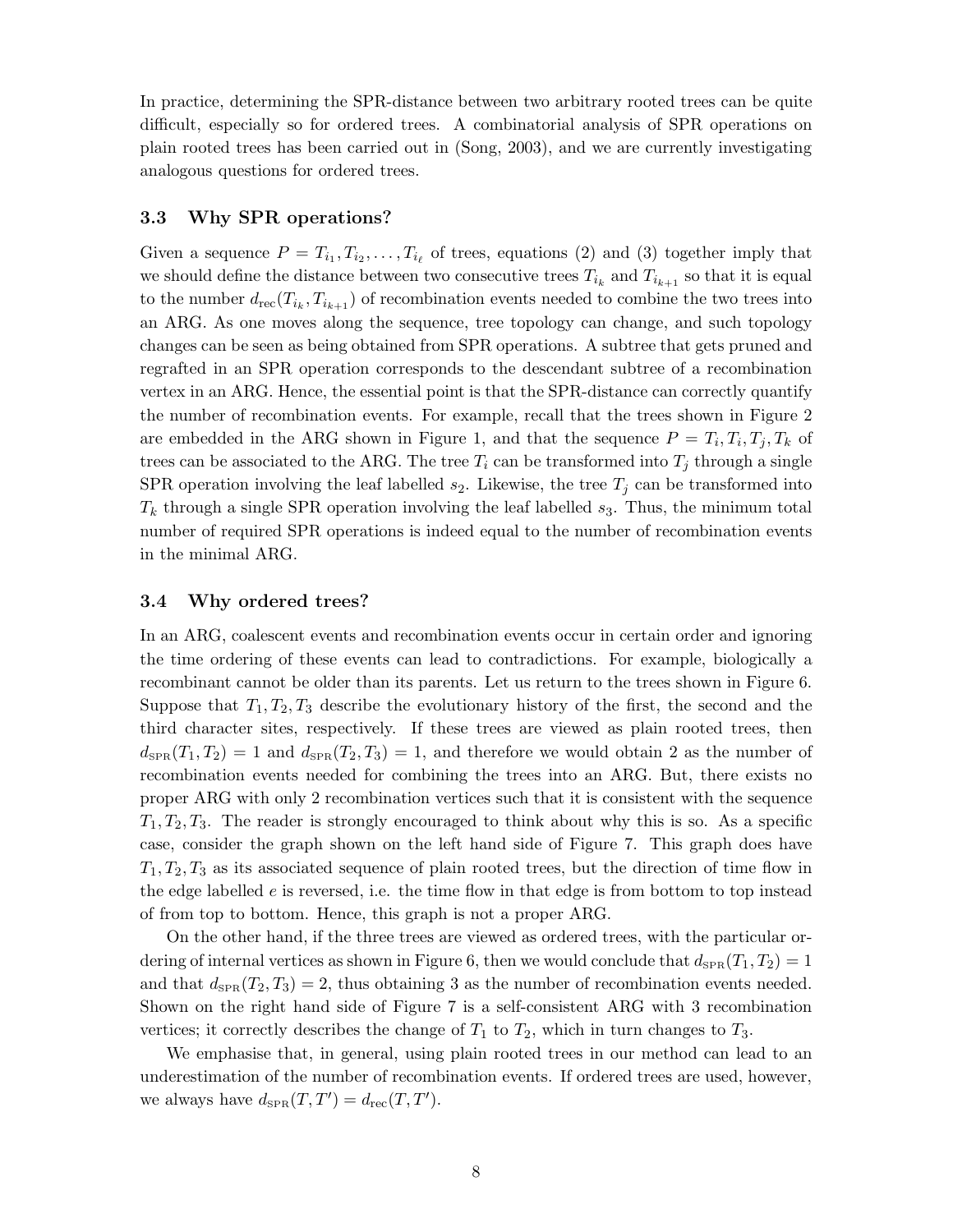

Figure 7: An important difference between using plain rooted trees and using ordered trees. Contradictions can arise if plain rooted trees are used in the algorithm, whereas using ordered trees always leads to consistent ARGs.

### 3.5 The original algorithm

The algorithm for finding minimal paths in the general case was first proposed by one of us in (Hein, 1990). In the case of the infinite-sites model of mutation, the original algorithm can be rephrased as follows. For each character column  $c_i$  of S, where  $i \in \{1, 2, \ldots, \ell\}$ , let  $W_i^{\text{o}}$  denote the set of all ordered trees in  $\mathcal{I}_n^{\text{o}}$  that are compatible with  $c_i$ . The main idea of the algorithm is to evaluate a sequence of functions  $f_1, f_2, \ldots, f_\ell$ , where  $f_i$  is a non-negativeinteger-valued function defined on  $W_i^{\text{o}}$ . The first function  $f_1$  is defined to be identically zero, i.e.  $f_1(T) = 0$  for all  $T \in W_1^{\text{o}}$ , and every subsequent function  $f_{i+1}$  is recursively defined in terms of  $f_i$  and the recombination distance  $d_{\text{rec}}(\cdot, \cdot)$ . More exactly, the algorithm can be stated as constructing a weighted graph G as follows.

- 1. Introduce  $\ell$  clusters, with the i<sup>th</sup> cluster containing  $|W_i^{\text{o}}|$  vertices labelled by the trees in  $W_i^{\text{o}}$ .
	- (a) For all  $T \in W_1^{\text{o}}$ , let  $f_1(T) = 0$ .
	- (b) For all  $1 \leq i \leq \ell$ , recursively determine

$$
f_{i+1}(T_a) = \min_{T_b \in W_i^{\circ}} [f_i(T_b) + d_{\text{rec}}(T_b, T_a)] \tag{4}
$$

for every tree  $T_a \in W_{i+1}^{\circ}$ .

- (c) In the weighted graph G, vertices  $T_a \in W_{i+1}^{\text{o}}$  and  $T_b \in W_i^{\text{o}}$  are joined by an edge if  $f_{i+1}(T_a) - f_i(T_b) = d_{\text{rec}}(T_a, T_b)$ , and the weight of the edge is  $d_{\text{rec}}(T_a, T_b)$ .
- 2. The number defined as

$$
R_{\text{o}}(S) = \min_{T_a \in W_\ell^{\text{o}}} f_\ell(T_a) \tag{5}
$$

gives the minimum number  $R_{\text{min}}(S)$  of recombination events. A connected path from any tree  $T_a \in W_1^{\circ}$  to a tree  $T_b \in W_\ell^{\circ}$  with  $f_\ell(T_b) = R_o(S)$  is called a minimal path in G.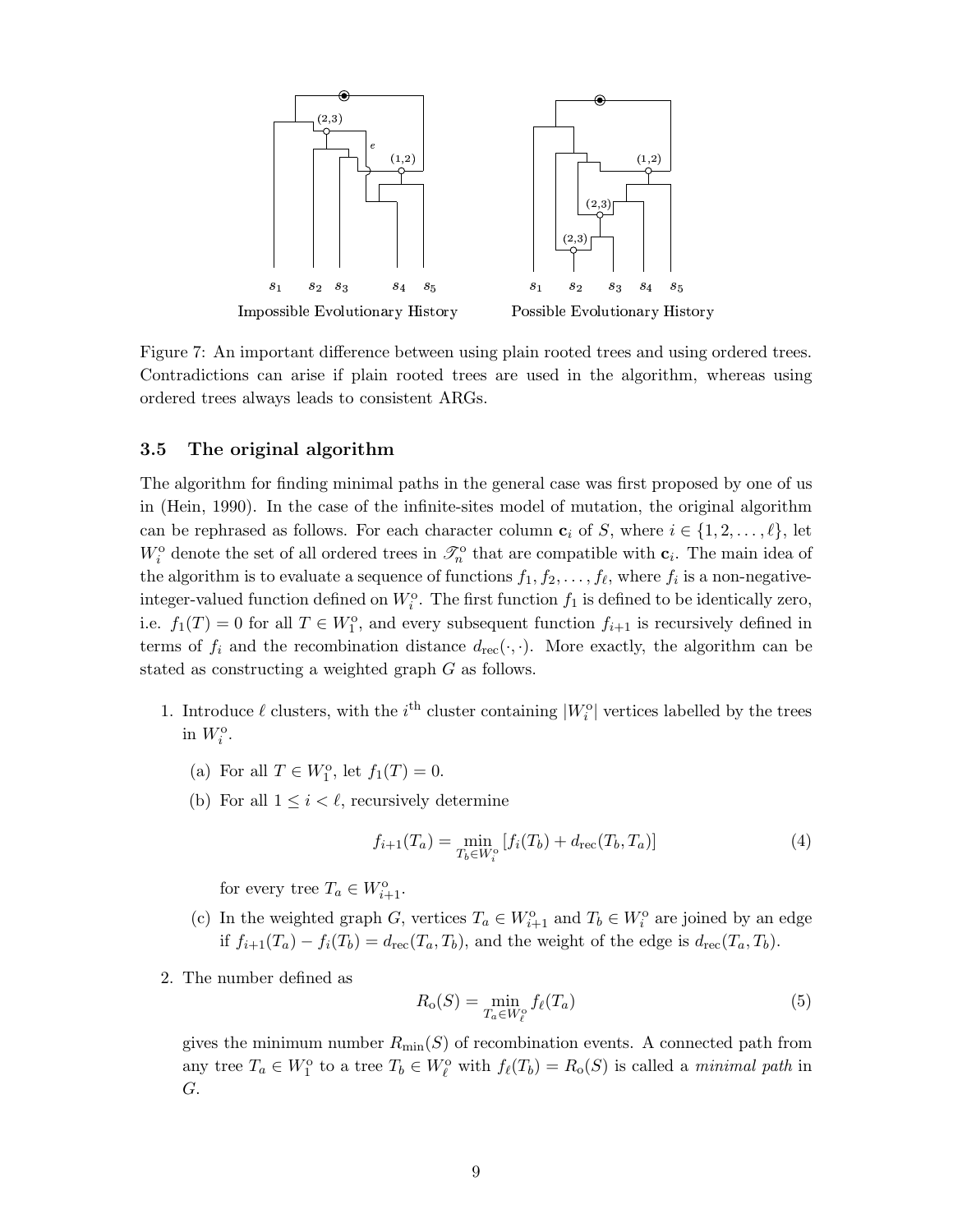Note that a heuristic implementation of the algorithm was made about a decade ago (Hein, 1993). An exact implementation of the idea, however, could not be carried out so far due to several difficulties, the major one being the complexity involved in computing the recombination distance  $d_{\text{rec}}(T, T')$  between two arbitrary trees T and T'. In (Hein, 1993), unrooted trees were used in the implementation of the algorithm and it was assumed that at most one recombination event occurs between any two adjacent character columns. In our present work, we have implemented the above algorithm for ordered trees, without any heuristic assumptions. Note that  $d_{\text{SPR}}(T, T') = d_{\text{rec}}(T, T')$  if  $T, T'$  are ordered trees.

We stress that the algorithm described here always gives  $R_o(S) = R_{min}(S)$ . On the contrary, as discussed in Subsection 3.4, if plain rooted trees are used in the algorithm that is, if  $W_i^{\rm r}$ , the set of plain rooted trees in  $\mathcal{T}_n^{\rm r}$  compatible with  $c_i$ , are used instead of  $W_i^{\text{o}}$ —to obtain

$$
R_{\mathbf{r}}(S) := \min_{T_a \in W_{\ell}^*} f_{\ell}(T_a),\tag{6}
$$

then this number  $R_r(S)$  may or may not be equal to the minimum  $R_{\text{min}}(S)$ . In general,  $R_r(S) \le R_o(S) = R_{min}(S)$ . As we discuss later, however, for less than or equal to 9 sequences, our investigation shows that  $R_r(S) = R_{\text{min}}(S)$  for most cases of S. A possible explanation of this phenomenon can be found in Subsection 4.2.

As discussed in (Song and Hein, 2003), it is important to note that the number of ordered trees grows much faster than the number of plain rooted trees. For instance, there are over 57 million 9-leaved ordered trees, whereas there are about 2 million plain rooted trees with 9 leaves. So, for  $n \geq 9$ , it would be a good strategy to use plain rooted trees first to compute  $R_r(S)$  and try to construct possible evolutionary histories. If a consistent history can be constructed using only  $R_r(S)$  recombination events, then we can conclude that  $R_{\rm r}(S) = R_{\rm min}(S)$ .

### 3.6 A modified algorithm

Since computing the distance  $d_{\text{rec}}(T, T')$  for arbitrary  $T, T' \in \mathcal{F}_n^{\text{o}}$  is rather difficult, step 1(b) in the above algorithm is computationally intensive. For example, working with trees with many restrictions and computing the distance between two arbitrary such trees can be very complicated. As described in (Song and Hein, 2003), however, our newly proposed algorithm, together with our way of viewing recombination events as properly defined SPR operations on trees, can allow us to overcome some computational difficulties which have hitherto prevented an exact implementation of the dynamic programming idea.

In (Song and Hein, 2003), we showed that, for all  $T_a, T_b \in W_i^{\text{o}}$ , where  $i \geq 2$ , the function  $f_i$  defined in (4) satisfies  $|f_i(T_a) - f_i(T_b)| \leq d_{\text{rec}}(T_a, T_b)$ . It follows from this result that (4) can be replaced by

$$
f_{i+1}(T_a) = \begin{cases} f_i(T_a), & \text{if } T_a \in W_i^o, \\ \min_{T_b \in W_i^o} [f_i(T_b) + d_{\text{rec}}(T_b, T_a)], & \text{otherwise.} \end{cases}
$$

The same result holds if plain rooted trees (i.e.  $W_i^{\rm r}$ ) are used in the algorithm. In addition, we proposed an alternative way of carrying out the dynamic programming algorithm. The new method can be applied to either plain rooted trees or ordered trees, depending on whether one wishes to compute  $R_r(S)$  or  $R_o(S)$ , respectively. As mentioned before, the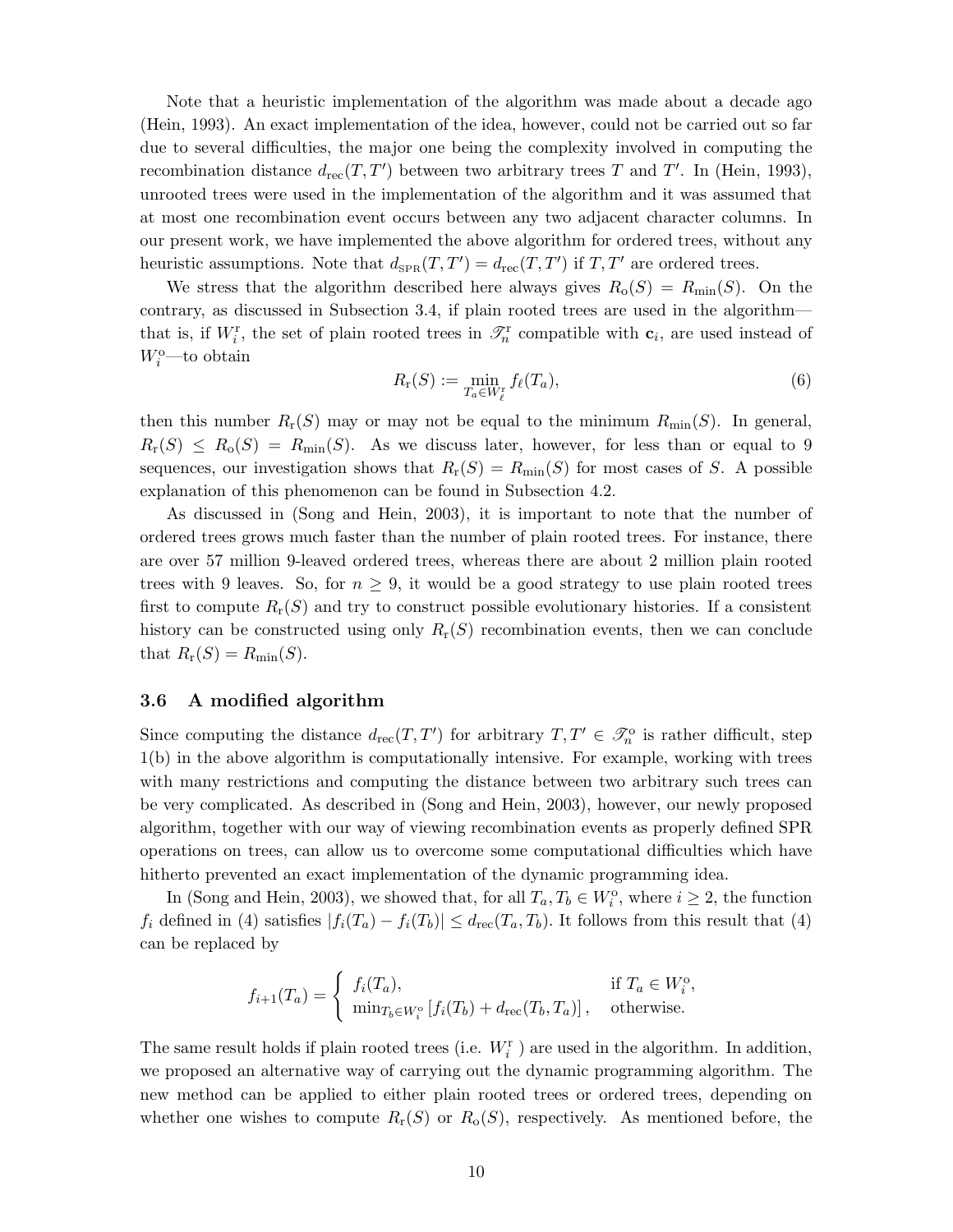relations  $R_r(S) \leq R_o(S) = R_{\text{min}}(S)$  hold true for all S. In what follows, we describe our modified algorithm using the notations for ordered trees.

Although determining the SPR-distance between two arbitrary rooted trees can be quite difficult, it is not very difficult to determine whether two trees are one SPR operation away. Hence, our approach is to determine first which trees are distance one away from each other and then use that information to compute  $d_{\text{SPR}}(T, T')$  for arbitrary T and T'.

By the adjacency-set of a tree  $T \in \mathcal{I}_n^{\text{o}}$  we mean the set

$$
U(T) := \{ T' \in \mathcal{S}_n^{\circ} \mid d_{\text{SPR}}(T, T') = 1 \}.
$$

For  $X \subset \mathcal{S}_n^{\circ}$ , let  $N_0(X) = X$  and, for  $r \geq 1$ , define the *r*-neighbourhood of X as

$$
N_r(X) := \left\{ T \in \mathcal{S}_n^{\text{o}} \, \middle| \, d_{\text{SPR}}(T, T') \le r \text{ for some } T' \in X \right\}.
$$

In the implementation of our algorithm, we pre-compute the adjacency-set  $U(T)$  for all  $T \in \mathcal{S}_n^{\circ}$  and store them in a file which can be accessed by our program, and therefore computing  $N_r(X)$  can easily be done. We define the diameter  $d_n$  of  $\mathcal{I}_n^o$  as the maximum value of  $d_{\text{SPR}}(T, T')$  over all trees  $T, T' \in \mathcal{I}_n^{\text{o}}$ . As shown in (Song, 2003),  $d_n \leq n-2$ . In the following discussion, define  $\mathcal{N}(T,m,i) := N_1(\lbrace T \rbrace) \cap N_m(W_i^{\circ})$ . Note that  $N_1(\lbrace T \rbrace)$  is none other than  $\{T\} \cup U(T)$ .

Let  $f_{1,0}(T) = 0$  for all  $T \in \mathcal{S}_n^{\circ}$ . For all  $1 \leq i \leq \ell$ , recursively compute the following quantities:

For all  $1 \leq r < d_n$  and  $T_a \in N_r(W_i^{\circ})$ , find

$$
f_{i,r}(T_a) = \begin{cases} f_{i,r-1}(T_a), & \text{if } T_a \in W_i^o, \\ \min_{T_b \in \mathcal{N}(T_a,r-1,i)} [f_{i,r-1}(T_b) + 1 - \delta_{a,b}], & \text{otherwise,} \end{cases}
$$
(7)

and, for all  $T_a \in W_{i+1}^{\circ}$ , find

$$
f_{i+1,0}(T_a) = \begin{cases} f_{i,d_n-1}(T_a), & \text{if } T_a \in W_i^{\text{o}}, \\ \min_{T_b \in \mathcal{N}(T_a, d_n-1, i)} [f_{i,d_n-1}(T_b) + 1 - \delta_{a,b}], & \text{otherwise.} \end{cases}
$$
(8)

Here,  $\delta_{a,b}$  denotes the Kronecker delta, which is 1 if  $a = b$  or 0 if  $a \neq b$ . The minimum number of recombination events is given by  $R_o(S) := \min_{T \in W_\ell^o} f_{\ell,0}(T)$ , which is equal to the value  $\min_{T \in W_\ell^{\circ}} f_\ell(T)$  defined in (5).

There are several advantages to the algorithm just described over the original algorithm. First of all, note that for each tree  $T_a$  in (7), we just need to compare previous function values at at most  $|N_1(T_a)| = |U(T_a)| + 1$  trees. As discussed in (Song and Hein, 2003), the maximum size of  $|U(T)|$  does not grow nearly as fast as the number of trees compatible with a character column. Secondly, we do not need to compute the SPR-distance explicitly; the algorithm effectively computes the SPR-distance for us and correctly updates  $f_{i+1,0}(T)$ , for all  $1 \leq i < \ell$ .

Note that a weighted graph  $G$ , analogous to that described in the original algorithm, can be constructed with straightforward extra bookkeeping. A minimal path in  $G$  is a connected path from any tree  $T_a \in W_1^{\text{o}}$  to a tree  $T_b \in W_\ell^{\text{o}}$  with  $f_{\ell,0}(T_b) = R_o(S)$ .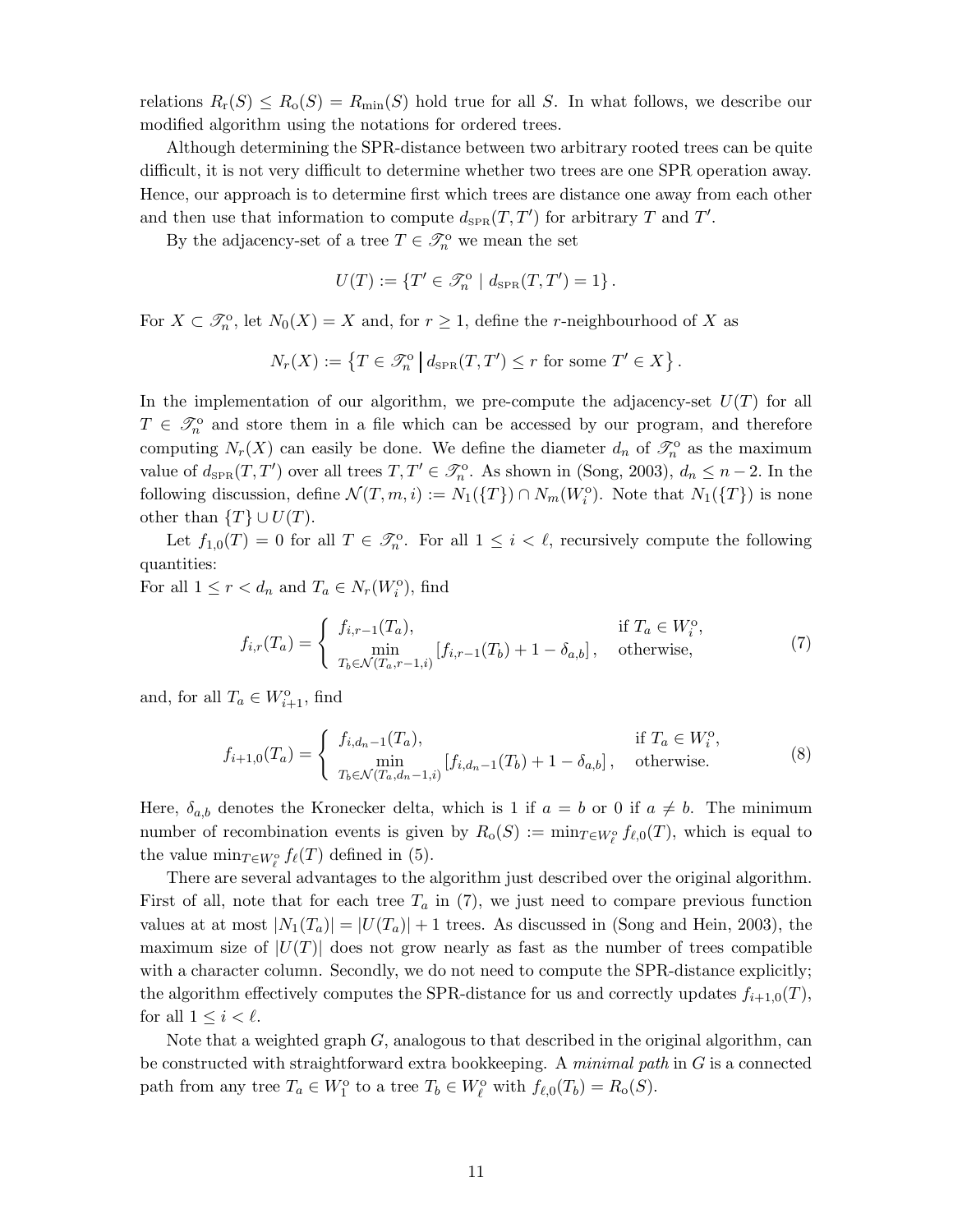### 3.7 Data reduction

In performing our algorithm, some character columns do not influence the determination of  $R_0(S)$  and therefore can be ignored. Also, identical sequences can be merged into one, thus significantly reducing the complexity of the algorithm. It is straightforward to show that, before one carries out any analysis on  $S$ , reducing the data as follows does not change the value of  $R_0(S)$ ; i.e., if S' denotes the reduced data, then  $R_0(S) = R_0(S')$ . Define  $\bar{\mathbf{c}}_i := (\bar{c}_i^1, \bar{c}_i^2, \dots, \bar{c}_i^n)$ , where  $\bar{c}_i^\alpha = 0$  if  $c_i^\alpha = 1$  and  $\bar{c}_i^\alpha = 1$  if  $c_i^\alpha = 0$ .

- 1. Collapse identical sequences into one.
- 2. Remove all non-informative columns from S. Let  $\mathbf{c}'_1, \mathbf{c}'_2, \ldots, \mathbf{c}'_{\ell'}$  denote the character columns in the resulting data.
- 3. Collapse all consecutive columns  $\mathbf{c}'_i, \mathbf{c}'_{i+1}, \ldots, \mathbf{c}'_{i+k}$  where  $\mathbf{c}'_{i+j} = \mathbf{c}'_i$  or  $\mathbf{c}'_{i+j} = \bar{\mathbf{c}}'_i$ , for all  $j = 1, 2, ..., k$ , into a single column  $c'_i$ .
- 4. Sequentially repeat steps  $1 \sim 3$  until none of them is possible.

Note that the number of sequences in the reduced data  $S'$  can be much less than the number of sequences in S. Our current implementation of the algorithm can analyse up to 8 (resp. 9) sequences in the reduced data if ordered (resp. plain rooted) trees are used in the algorithm.

### 3.8 The number of ARGs corresponding to a minimal path

In general, more than one ARG corresponds to a minimal path. There are two reasons for this many-to-one correspondence. First of all, there can be more than one inequivalent set of SPR operations that can transform one tree to another. Secondly, the ordering of internal vertices in an ARG is not completely fixed by the ordering of internal vertices in ordered trees.

Let us demonstrate these points through an explicit example. Consider the path  $P =$  $T, T'$  where T and T' are shown in Figure 8. The SPR-distance between T and T' is 1, i.e. the ordered tree  $T$  can be transformed into  $T'$  by a single SPR operation. Note, however, that there is more than one inequivalent SPR operation that can transform  $T$  into  $T'$ . More exactly, the subtree used can be a 1-leaved subtree—containing either  $s_1$  or  $s_2$ —or it can be the 2-leaved subtree containing  $s_3$  and  $s_4$ .

If the 1-leaved subtree containing  $s_1$  is pruned and regrafted, then, as shown in Figure  $9(a)$ , there are 2 inequivalent ARGs corresponding to this choice. This results from the



Figure 8: Ordered trees appearing in the path  $P = T, T'$ .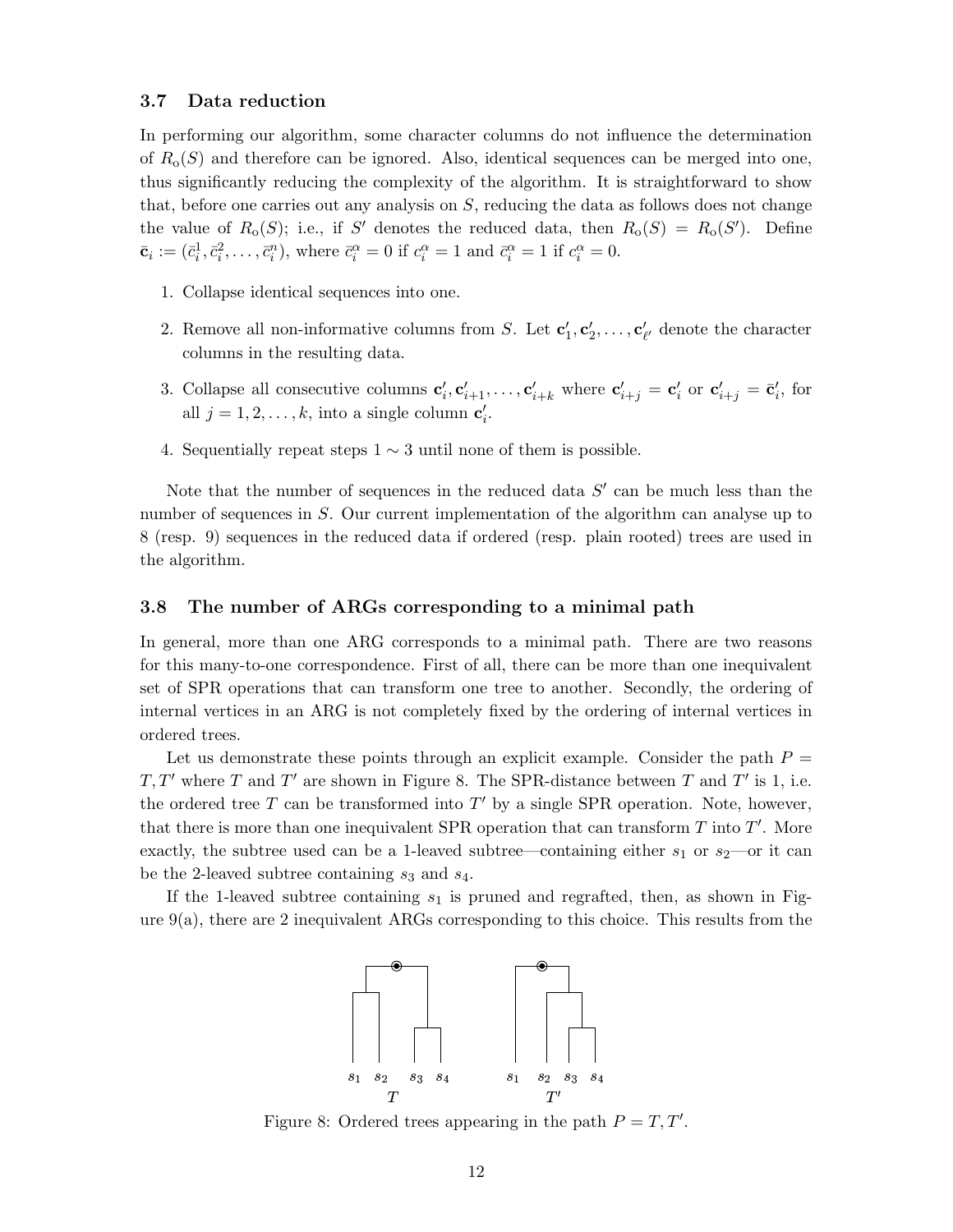

Figure 9: Inequivalent ARGs that can be constructed from combining the trees shown in Figure 8.

fact that there are 2 possibilities in ordering the recombination vertex with respect to the root of the subtree containing  $s_3$  and  $s_4$ . If the 1-leaved subtree containing  $s_2$  is pruned and regrafted, then we can construct 4 inequivalent ARGs, which are illustrated in Figure  $9(c)$ . In addition to the 2 possible choices of ordering described in the previous case, there is an additional freedom in choosing the ordering of some coalescent vertices. On the contrary, if the 2-leaved subtree containing  $s_3$  and  $s_4$  undergoes an SPR operation, then there exists a unique corresponding ARG. This unique ARG is shown in Figure 9(b).

In the simple example just described, only a single recombination vertex appears. If more than one recombination vertices are present, then relative ordering of the recombination vertices will, in general, lead to additional inequivalent ARGs.

### 3.9 Haplotype blocks

Perhaps the most interesting recent finding in haplotype analysis is the discovery of the possible existence of haplotype block structures in the human genome (Daly  $et al., 2001;$ Johnson et al., 2001; Gabriel et al., 2002), where a block is roughly characterised by the existence of high linkage disequilibrium and limited haplotype diversity. In this subsection, we propose a new way of defining haplotype blocks. Unlike previous proposals, our proposal explicitly takes possible evolutionary histories into account.

For each minimal path our algorithm finds, in addition to knowing which trees are used, we know exactly where in the sequence each tree is supported. Hence, we can associate a candidate haplotype block structure to each minimal path. That is, we define a block as the maximal set of consecutive positions in the sequence where the same tree is supported. As there could be many minimal paths, it is possible that there are many inequivalent candidate haplotype block structures predicted by our algorithm. By studying all inequivalent candidate block structures, however, we may be able to learn something useful. For example, many or all structures may share one or more common blocks, thus indicating the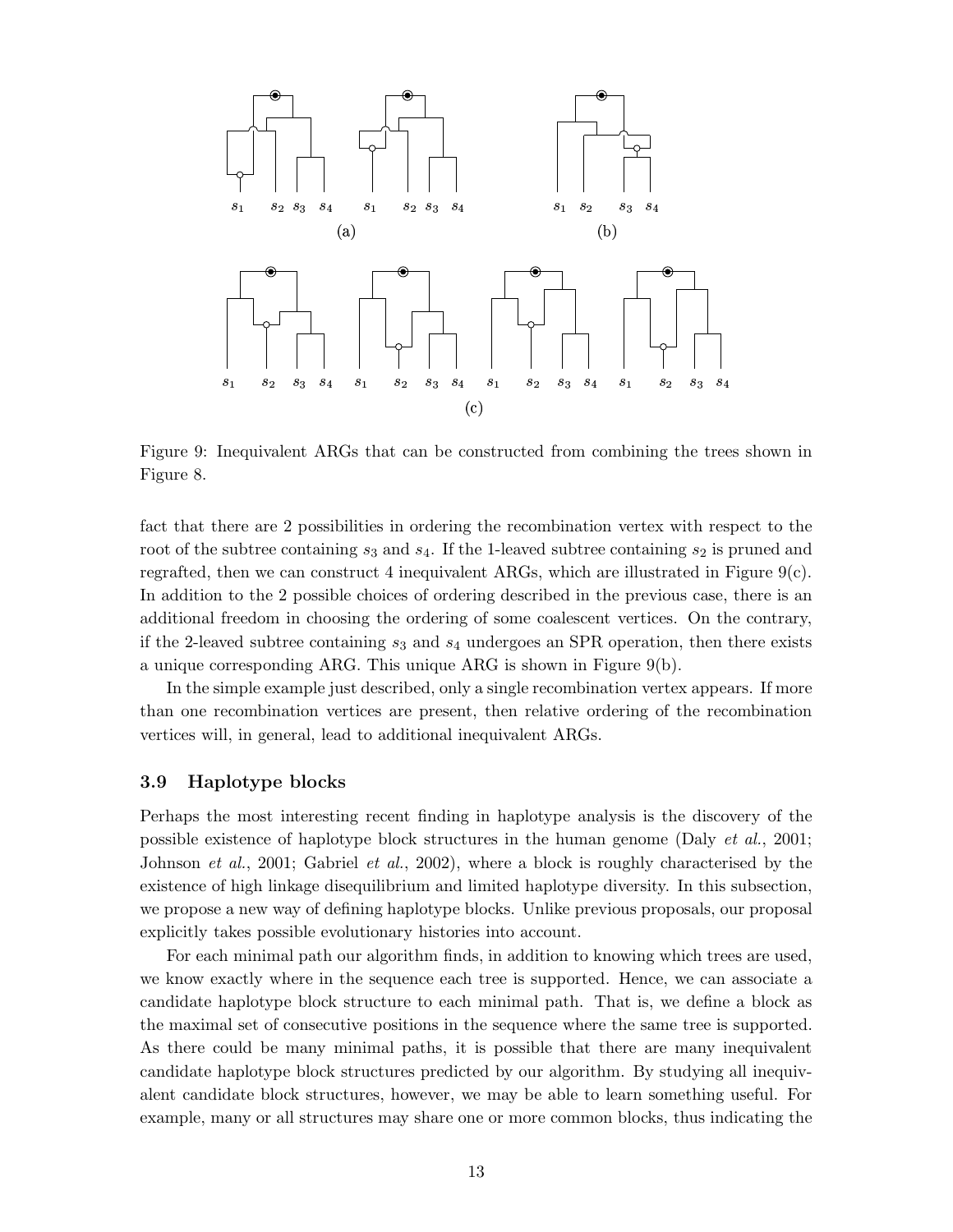robustness of those particular blocks.

Although in general we cannot find a unique haplotype block structure, we can still ask the following question, to which there exists a unique answer for a given data set  $S$ : If a block is obtained as described above, what is the minimum number of haplotype blocks that can be defined by a minimal path? We address this question in Subsection 4.4, where we consider a real biological application of our method.

## 4 Results

In this section, we apply our method to analyse some data, both simulated and real. All simulated data were generated using Hudson's program ms (Hudson, 2002). The program ms assumes the Wright-Fisher neutral model of evolution and the infinite-sites model of mutation. Input parameters relevant for our purpose are the scaled mutation rate  $\theta = 4N_0\mu$ and the scaled recombination rate  $\rho = 4N_0r$ . Here,  $N_0$  denotes the effective population size and  $\mu$  (resp. r) denotes the mutation (resp. recombination) rate per generation for the entire locus being simulated. In addition, the program uses a finite-sites uniform recombination model (Hudson, 1983), and therefore the number of sites in-between which recombination can occur must be specified. This number is denoted nsites. In our simulation, we used a constant population size with no migration.

#### 4.1 Comparisons of lower bounds

Myers and Griffiths (2003) proposed an integer linear programming approach for constructing new lower bounds on the number of recombination events. Their algorithm uses local bounds for sub-intervals to construct a global bound for the entire data. Conforming to their notation, we let  $R_h(S)$  denote their "haplotype bound," which is obtained from applying the aforementioned integer linear programming algorithm on a set of inequalities relating the number of recombination events, the number of distinct haplotypes and the number of segregating sites. Their alternative lower bound based on simulation of sample history is denoted here by  $R_s(S)$ . In general,  $R_s(S)$  is a sharper lower bound than  $R_h(S)$ ; that is,  $R_{\rm h}(S) \leq R_{\rm s}(S) \leq R_{\rm min}(S).$ 

Myers and Griffiths showed that their lower bounds significantly improve on Hudson and Kaplan's earlier bound (Hudson and Kaplan, 1985), which is based on a coarse analysis of incompatibility patterns of character sites. In what follows, we investigate how our lower bound  $R_r(S)$  (defined in (6)) performs in comparison to the bounds proposed by Myers and Griffiths. As always,  $n$  denotes the number of sequences in the data  $S$ . In our simulations, we fixed  $n = 8$  and  $\theta = 15$ . Note that, because we are using the neutral model of evolution with the infinite-sites model of mutation, fixing n and  $\theta$  fixes the expected number of segregating sites generated (Hudson, 1983). We used 9 different values of  $\rho$  and fixed nsites=3000 for all simulations. For each value of  $\rho$ , 1000 runs of simulation were performed. Our investigation here is not meant to be extensive. Rather, our goal is to capture the rough relative behaviour of the lower bounds in comparison.

In computing  $R_s(S)$  and  $R_h(S)$ , we set both the maximum subset size and the maximum width value to 300, which is larger than the length of any simulated data; this high number was chosen to ensure that  $R_s(S)$  and  $R_h(S)$  are as large as possible. Also, we assumed that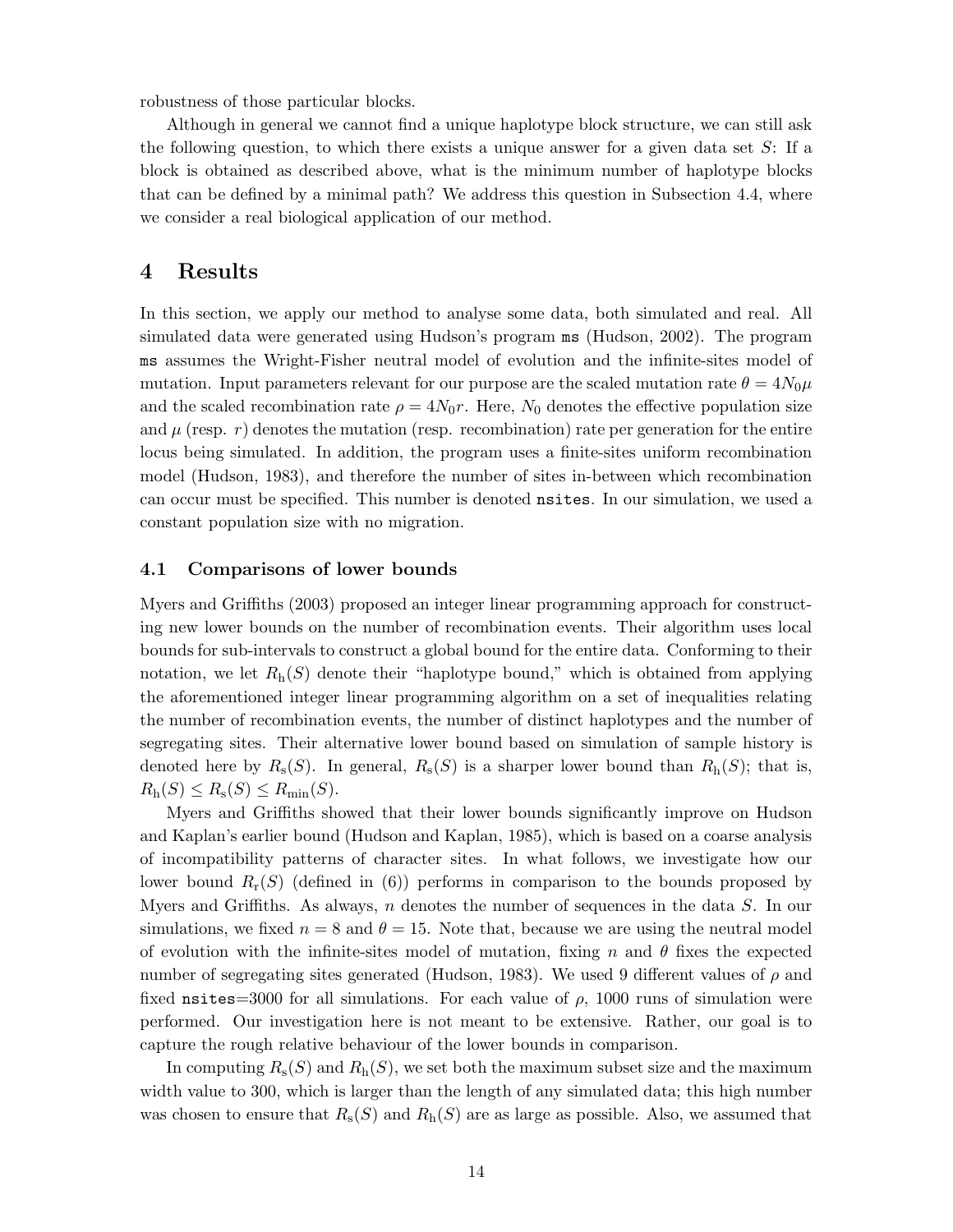|                   | $R_r$ vs $R_h$ |     |                | $R_r$ vs $R_s$ |     |          | $R_{\rm s}$ vs $R_{\rm h}$ |     |                |
|-------------------|----------------|-----|----------------|----------------|-----|----------|----------------------------|-----|----------------|
| $\rho^{\text{a}}$ | $\rm{>}$       |     | $\,<\,$        | $\rm{>}$       | $=$ | $\,<\,$  | $\rm{>}$                   |     | <              |
| 5                 | 34             | 966 | 0              | 12             | 988 | $\theta$ | 22                         | 972 | $\overline{0}$ |
| 10                | 108            | 892 | 0              | 52             | 948 | $\theta$ | 59                         | 941 | 0              |
| 15                | 163            | 837 | $\overline{0}$ | 94             | 906 | $\theta$ | 72                         | 928 | $\overline{0}$ |
| 20                | 202            | 798 | $\overline{0}$ | 122            | 878 | $\theta$ | 89                         | 911 | $\overline{0}$ |
| 25                | 271            | 729 | $\overline{0}$ | 186            | 813 | 1        | 99                         | 901 | 0              |
| 35                | 372            | 628 | 0              | 282            | 718 | $\theta$ | 123                        | 877 | $\overline{0}$ |
| 45                | 433            | 567 | 0              | 341            | 659 | $\theta$ | 121                        | 879 | $\overline{0}$ |
| 50                | 456            | 551 | 0              | 368            | 638 | 1        | 126                        | 872 | 0              |
| 60                | 511            | 489 | 0              | 413            | 586 | 1        | 139                        | 861 | $\overline{0}$ |
| 70                | 552            | 448 | 0              | 477            | 523 | $\theta$ | 125                        | 875 | $\theta$       |
| 75                | 601            | 399 | 0              | 530            | 470 | 0        | 130                        | 870 | 0              |

Table 1: A summary of relative performance of the lower bounds on simulated data.

Note — Under R vs R', the column labelled by ">" reports the number of cases (out of 1000) where the relation  $R > R'$  holds. Columns labelled by "=" and "<" are similarly defined. We fixed  $n = 8, \theta = 15$  and nsites=3000 in all simulations. For ease of notation, we omit the dependence on S and simply write  $R_r$ , etc. In each column labelled "=," the number of cases that  $R = R' = 0$  is  $351, 180, 88, 57, 30, 13, 4, 6, 1, 2, 0$  for  $\rho = 5, 10, 15, 20, 25, 35, 45, 50, 60, 70, 75$ , respectively.

<sup>a</sup> Scaled recombination rate.



Figure 10: Relative sharpness of the lower bounds for  $n = 8$  and  $\theta = 15$ . These percentages were computed using the numbers from Table 1.

the ancestral allele type is unknown. See (Myers and Griffiths, 2003) for details. For ease of notation, we sometimes omit the dependence on  $S$  and simply write  $R_r$ , etc. Results of our study are summarised in Table 1 and are illustrated in Figure 10. We use  $N(R > R')$  to denote the number of cases (out of 1000) where the relation  $R > R'$  holds. The notations  $N(R = R')$  and  $N(R < R')$  are similarly defined.

There are several things to be noted from this study. First of all, Table 1 shows that  $N(R_r < R_h) = 0$  for every value of  $\rho$  we used. In other words, our lower bound  $R_r(S)$ is sharper than or equal to the haplotype bound  $R_h(S)$ , i.e.  $R_r(S) \ge R_h(S)$ , for all data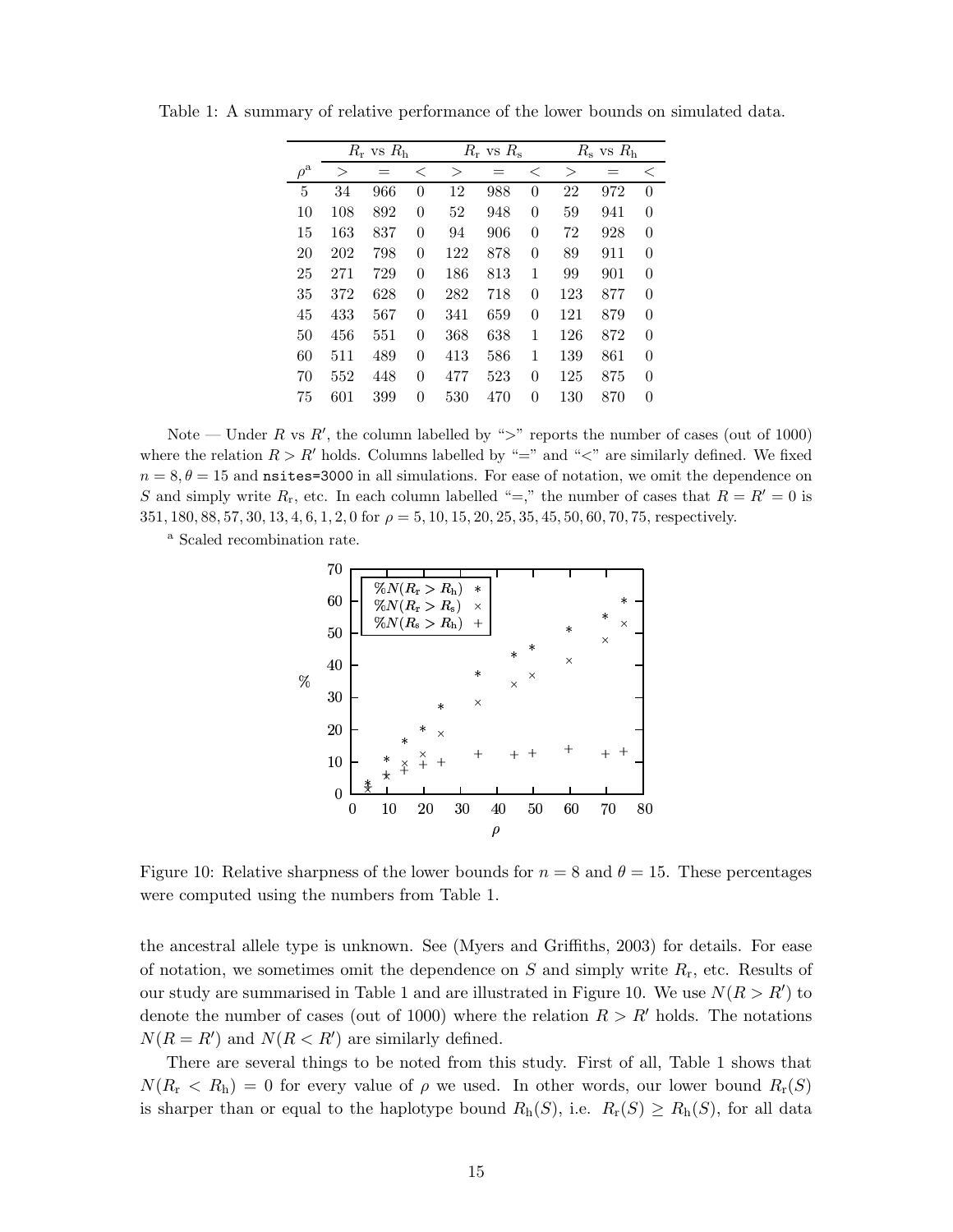| $\rho^{\rm a}$ | $\mathbb{E}(R_{\rm r})$ | $E(R_{\rm s})$ | $\mathbb{E}(R_{h})$ |
|----------------|-------------------------|----------------|---------------------|
| 5              | 1.09                    | 1.08           | 1.06                |
| 10             | 1.95                    | 1.89           | 1.84                |
| 15             | 2.62                    | 2.52           | 2.45                |
| 20             | 3.18                    | 3.06           | 2.97                |
| 25             | 3.82                    | 3.63           | 3.52                |
| 35             | 4.89                    | 4.58           | 4.46                |
| 45             | 5.36                    | 4.98           | 4.85                |
| 50             | 5.74                    | 5.33           | 5.21                |
| 60             | 6.47                    | 5.98           | 5.84                |
| 70             | 7.08                    | 6.48           | 6.34                |
| 75             | 7.21                    | 6.57           | 6.43                |

Table 2: Mean numbers of detected recombination events in the simulated data for  $n = 8$ and  $\theta = 15$ .

Note —  $E(R)$  denotes the mean of the lower bound R. All numbers are based on our analysis of the simulated data used in Table 1.

<sup>a</sup> Scaled recombination rate.

S we generated. Furthermore, for each case of  $\rho = 25, 50$  and 60, the bound  $R_s(S)$  from simulation of sample history is sharper than our lower bound  $R_r(S)$  in only 1 out 1000 simulations; for all other values of  $\rho$ , we have  $R_r(S) \geq R_s(S)$  for all S.

Secondly, Figure 10 shows that, as  $\rho$  increases, the advantage of using  $R_s$  over using  $R_h$ ceases to depend on  $\rho$ . More precisely, as  $\rho$  increases, the height (%) of the points marked by "+" signs tends to increase initially but fluctuates between 12% and 14% for  $\rho > 35$ . This seems to indicate that the change in the frequency that  $R_s$  is sharper than  $R_h$  has little dependence on the recombination rate  $\rho$  for large  $\rho$ . In contrast, as the points marked by "\*" and " $\times$ " in Figure 10 clearly show, the frequency that  $R_r$  is sharper than  $R_s$  or  $R_h$ significantly increases as  $\rho$  increases.

Lastly, we can compare the mean number of recombination events detected. Shown in Table 2 is a summary of this mean for the simulated data. For every value of  $\rho$  we used, it is clear that  $\mathbb{E}(R_{\rm h}) < \mathbb{E}(R_{\rm s}) < \mathbb{E}(R_{\rm r})$ , where  $\mathbb{E}(R)$  denotes the mean value of the lower bound R. Moreover, as illustrated in Figure 11, the differences  $[\mathbb{E}(R_r)-\mathbb{E}(R_s)]$  and  $[\mathbb{E}(R_r)-\mathbb{E}(R_h)]$ tend to increase as  $\rho$  increases, whereas the difference  $[\mathbb{E}(R_{\rm s})-\mathbb{E}(R_{\rm h})]$  does not vary as much with respect to  $\rho$ . Hudson and Kaplan (1985) showed that the expected number of actual recombination events is given by

$$
\mathbb{E}(R_{\rm a}) = \rho \sum_{j=1}^{n-1} \frac{1}{j},\tag{9}
$$

whereas the expected number of recombination events causing topology changes in local trees, seen as unrooted trees, is given by

$$
\mathbb{E}(R_{t}) = 16\rho \sum_{k=4}^{n} \left\{ \frac{1}{(k+1)k^{2}(k-1)^{2}} \sum_{i=2}^{k-2} \left[ \frac{1}{i} \sum_{j=2}^{i} j^{2}(j+1) \right] \right\}.
$$
 (10)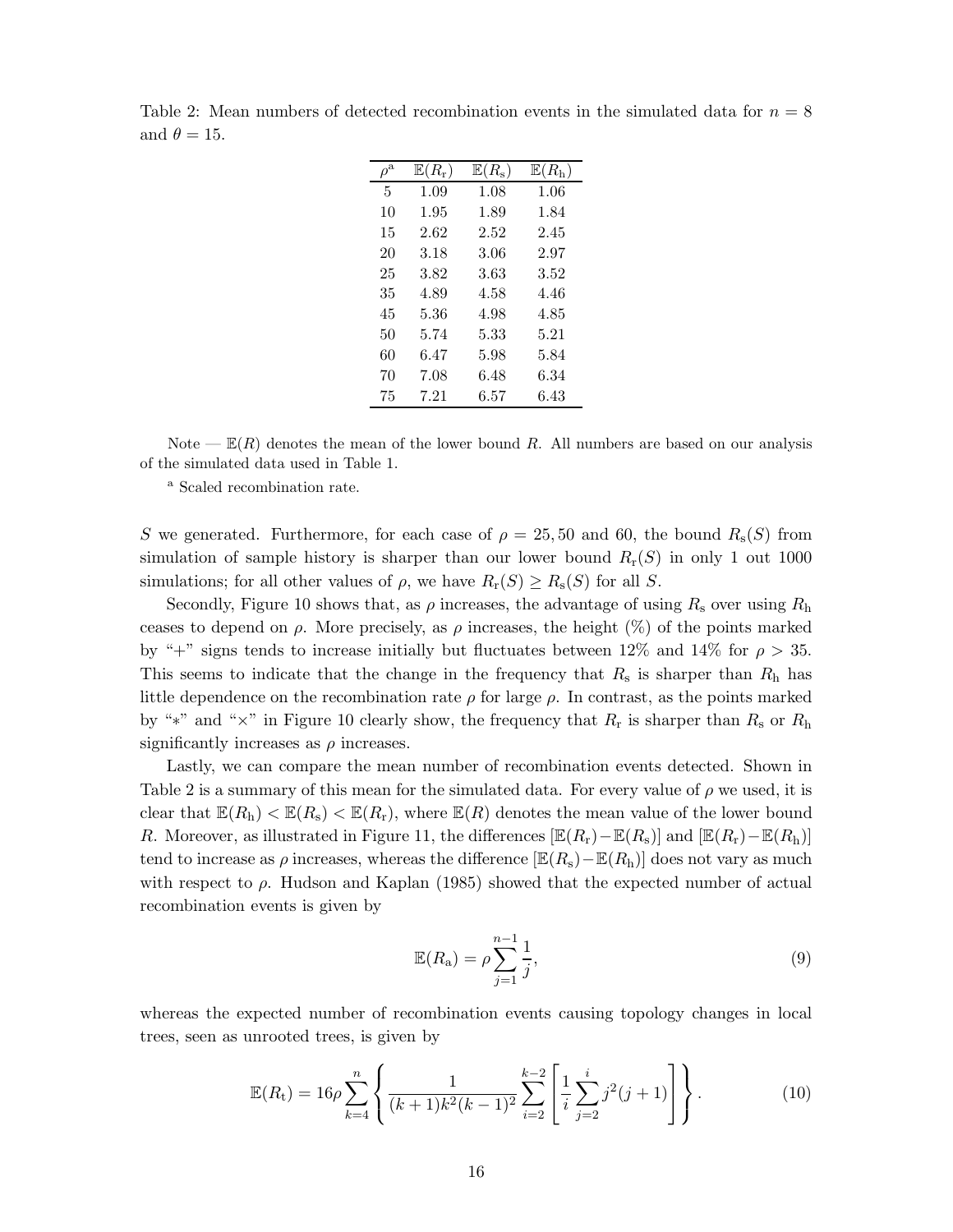

Figure 11: Comparisons of the mean number of detected recombination events for  $n = 8$ and  $\theta = 15$ . The dotted line is the mean number of actual recombination events, whereas the solid line is the mean number of recombination events that change local tree topology.

For  $n = 8$ , (9) and (10) give  $\mathbb{E}(R_a) \approx 2.59\rho$  and  $\mathbb{E}(R_t) \approx 0.65\rho$ , respectively; these functions are also plotted in Figure 11. In agreement with Hudson and Kaplan's finding regarding their lower bound, Figure 11 shows that in general both  $\mathbb{E}(R_{\rm a})$  and  $\mathbb{E}(R_{\rm t})$  are much larger than the mean of any of the lower bounds we consider here. Note that  $\mathbb{E}(R_{\rm a})$  and  $\mathbb{E}(R_{\rm t})$ do not depend on  $\theta$ , whereas the mean number of detected recombination events should increase as  $\theta$  increases. We expect the mean number of detected recombination events to get closer to  $\mathbb{E}(R_t)$  as  $\theta$  increases.

In order to capture how what has been discussed in this subsection depends on  $\theta$ , we repeated the above study for  $\theta = 40$  and  $\rho = 5, 10, 20, 35, 45, 60, 70$ . For all values of  $\rho$ , we obtained  $R_r(S) \ge R_h(S)$ . For  $\rho = 10$ , there was exactly one case where  $R_r(S) < R_s(S)$ ; for all other values of  $\rho$ , we obtained  $R_r(S) \geq R_s(S)$ . Relative sharpness of the lower bounds for  $\theta = 40$  are shown in Figure 12, while the mean number of detected recombination events are shown in Figure 13. In comparison to the plots shown in Figures 10 and 11, the points shown in Figures 12 and 13 are shifted upward, but general characteristics are the same as before. Note that the scale of the vertical axes has changed.

## 4.2  $R_o(S)$  versus  $R_r(S)$

In the previous subsection, we compared  $R_r(S)$  with the lower bounds proposed by Myers and Griffiths. As discussed in Subsection 3.5,  $R_0(S)$  is always equal to the minimum number of recombination event, whereas  $R_r(S)$  is in general only a lower bound, i.e.  $R_r(S) \leq$  $R_o(S) = R_{\text{min}}(S)$  for all S. In this subsection, we wish to examine how often  $R_r(S)$  actually is equal to the minimum number of recombination events.

To obtain the minimum number of recombination events, we used ordered trees in our program to analyse the simulated data from the previous subsection. We only considered the  $\theta = 15$  case to save computation time. For each value of  $\rho = 5, 10, 15, 20$  and 25, less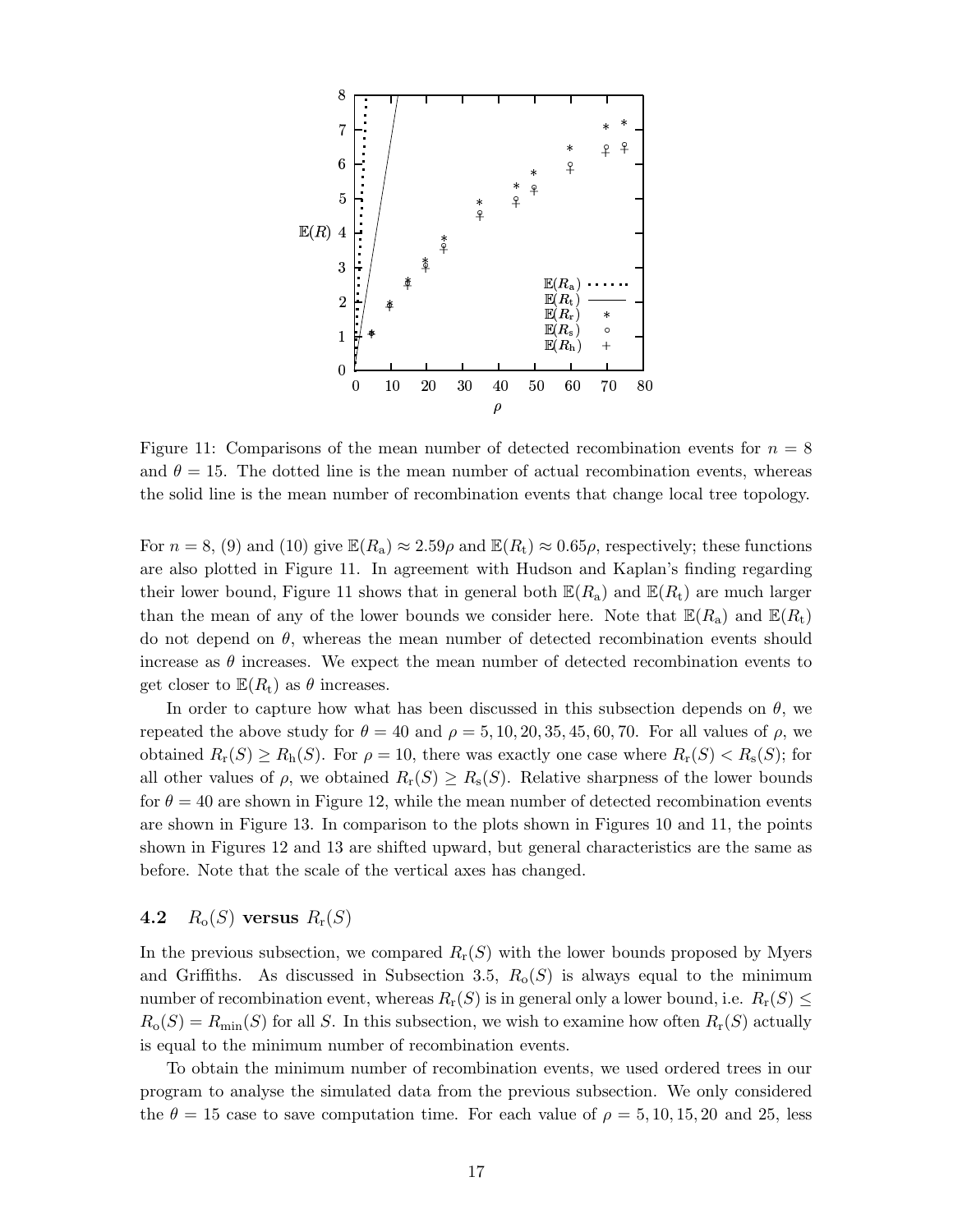

Figure 12: Relative sharpness of the lower bounds for  $n = 8$  and  $\theta = 40$ . This figure should be compared with Figure 10.



Figure 13: Mean numbers of detected recombination events for  $n = 8$  and  $\theta = 40$ . This figure should be compared to Figure 11.

than or equal to 3 (out of 1000) simulated data actually had  $R_r(S) < R_o(S)$ —in terms of the notation introduced in the previous subsection,  $N(R_r < R_o) \leq 3$ . For other values of  $\rho$  shown in Table 1,  $N(R_r < R_o)$  was between 6 and 10. Hence, this study indicates that, for the number of sequences and the mutation rate we used, our lower bound  $R_r(S)$  is very likely to give the minimum  $R_{\text{min}}(S)$ .

A reason why in general so few cases have  $R_r(S) < R_o(S)$  can be explained as follows. Let  $\mathscr{P}^{\mathsf{r}}(S)$  (resp.  $\mathscr{P}^{\mathsf{o}}(S)$ ) denote the complete set of minimal paths in the space of plain rooted (resp. ordered) trees corresponding to a particular data set S. For each path  $P^{\rm r} = T_{i_1}^{\rm r}, T_{i_2}^{\rm r}, \ldots, T_{i_\ell}^{\rm r} \in \mathscr{P}^{\rm r}(S)$ , we can associate a path  $\varphi(P^{\rm r}) = T_{i_1}^{\rm o}, T_{i_2}^{\rm o}, \ldots, T_{i_\ell}^{\rm o}$  in the space of ordered trees such that the following two conditions hold:

(i) For all  $1 \leq j \leq \ell$ ,  $T_{i_j}^{\circ}$  is equivalent to  $T_{i_j}^{\rm r}$  as plain rooted trees.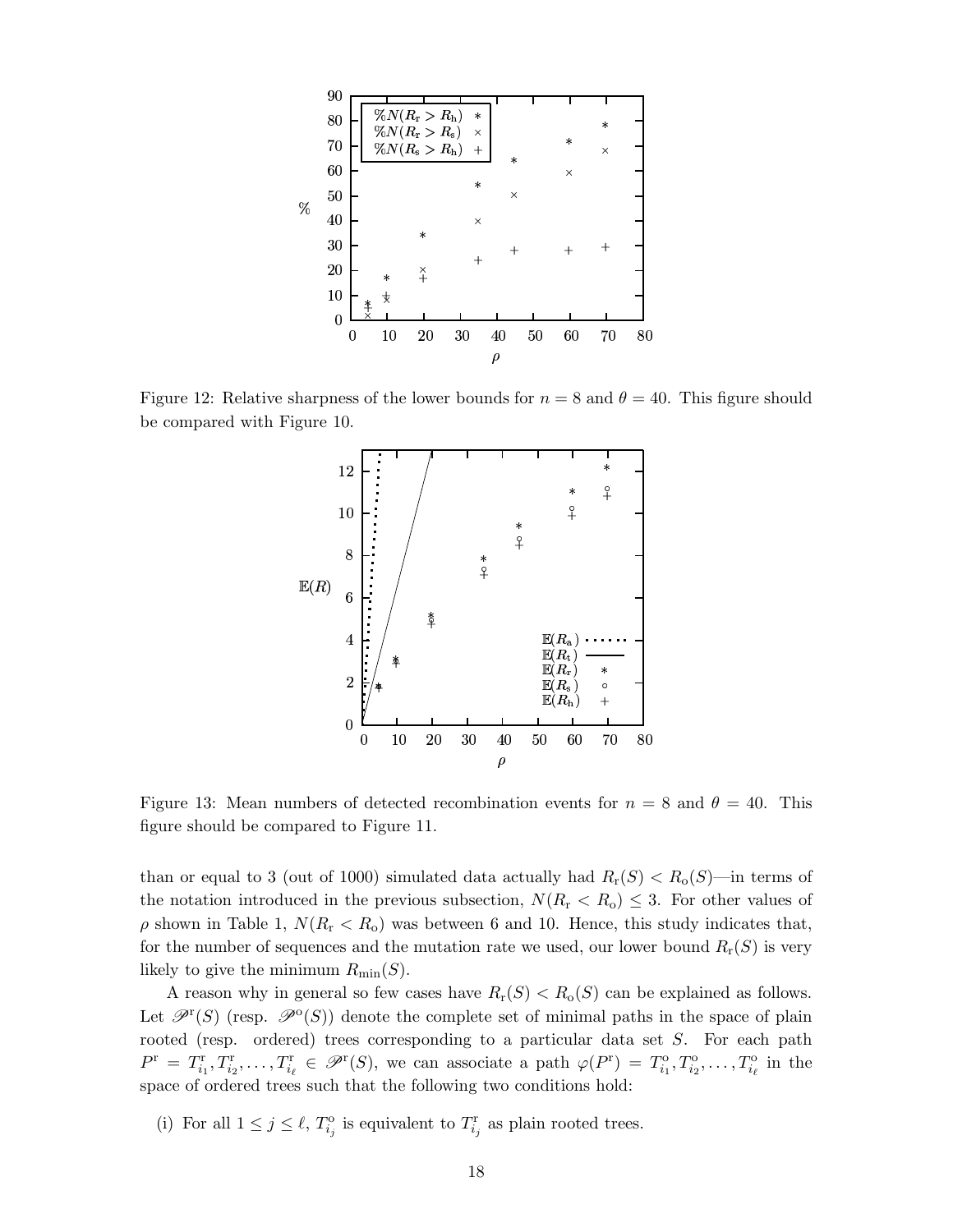(ii) The ordering of the internal vertices  $T_{i_j}^{\text{o}}$  are chosen so that the path length  $L(\varphi(P^r)) :=$  $\sum_{k=1}^{\ell-1} d_{\text{SPR}}(T_{i_k}^{\text{o}}, T_{i_{k+1}}^{\text{o}})$  is as small as it can be.

Note that  $L(\varphi(P^r))$  may not be equal to  $L(P^r)$ . If  $R_r(S) = R_o(S)$ , however, then there must exist a path  $P^r \in \mathcal{P}^r(S)$  such that  $L(P^r) = L(\varphi(P^r))$ . As discussed in Subsection 3.4, the definition of an SPR operation for ordered trees is more restrictive than that for plain rooted trees. When there are only a small number of leaves in a tree, however, SPR operations usually involve subtrees with only few leaves. Furthermore, as a 1-leaved subtree contains no internal vertices, there is no restriction on where a pruned 1-leaved subtree can be regrafted back onto the remaining part of the tree. When the total number of leaves  $n$ is small, the property just described often allows one to find a minimal path  $P^r \in \mathcal{P}^r(S)$ such that  $L(P^r) = L(\varphi(P^r))$  and  $\varphi(P^r) \in \mathscr{P}^{\circ}(S)$ . In general, as *n* increases, the percentage  $\%N(R_{\rm r} < R_{\rm o})$  is expected to increase as well.

### 4.3 Recovery of local trees

As mentioned in Section 2, the objective of our work is twofold: to find the minimum number  $R_{\text{min}}(S)$  of recombination events and to construct possible evolutionary histories with exactly  $R_{\text{min}}(S)$  recombination events (i.e. minimal ARGs). The algorithm described in Subsection 3.5 actually solves these two problems simultaneously. Namely, the quantity shown in (5) gives  $R_{\text{min}}(S)$  and minimal ARGs can be obtained from minimal paths; more exactly, trees which arise in a minimal path can be put together to construct a set of minimal ARGs. As discussed in Subsection 4.1, however, one should note that  $R_{\text{min}}(S)$  is, in fact, likely to be much less than the number of recombination events which occurred in the actual evolutionary history of the sequences in  $S$ . Hence, the ARG describing the actual evolution of sample sequences is most likely to be very different from the minimal ARGs one finds using our method. Nevertheless, it is still possible that the trees embedded in a minimal ARG, i.e. the trees in a minimal path, can capture reasonably well how sample sequences are actually related at different character sites. In this subsection, we examine how well our method can recover such local evolutionary relationships.

The program ms can include in its output a set of weighted ordered trees which together describe the simulated evolution of the entire locus. We therefore have a complete information about which tree actually describes the evolution of each polymorphic site in the simulated data. The trees we use in our method are unweighted, i.e. their branch lengths are not specified. We therefore ignore branch lengths when we compare local evolutionary relationships. Furthermore, we shall ignore the position of the root and only compare the sets of bipartitions defined by tree topologies.

The leaves of an *n*-leaved tree are bijectively labelled by a finite set  $\mathcal L$  of *n* elements. Cutting an edge in a tree  $T$  decomposes  $T$  into two connected components, one containing the leaves labelled by  $X \subsetneq \mathcal{L}$  and the other the leaves labelled by  $\mathcal{L} \setminus X$ . Hence, to each edge in a tree, one can associate a bipartition of the label set  $\mathcal L$  into two proper subsets. Let  $\mathcal{B}(T)$  denote the set of all inequivalent bipartitions defined by the edges in T. For an n-leaved binary tree, there are  $2n-3$  inequivalent bipartitions. We define the *bipartition* match score between two n-leaved binary trees  $T$  and  $T'$  as

$$
\beta(T, T') = \frac{|\mathcal{B}(T) \cap \mathcal{B}(T')| - n}{n - 3}.\tag{11}
$$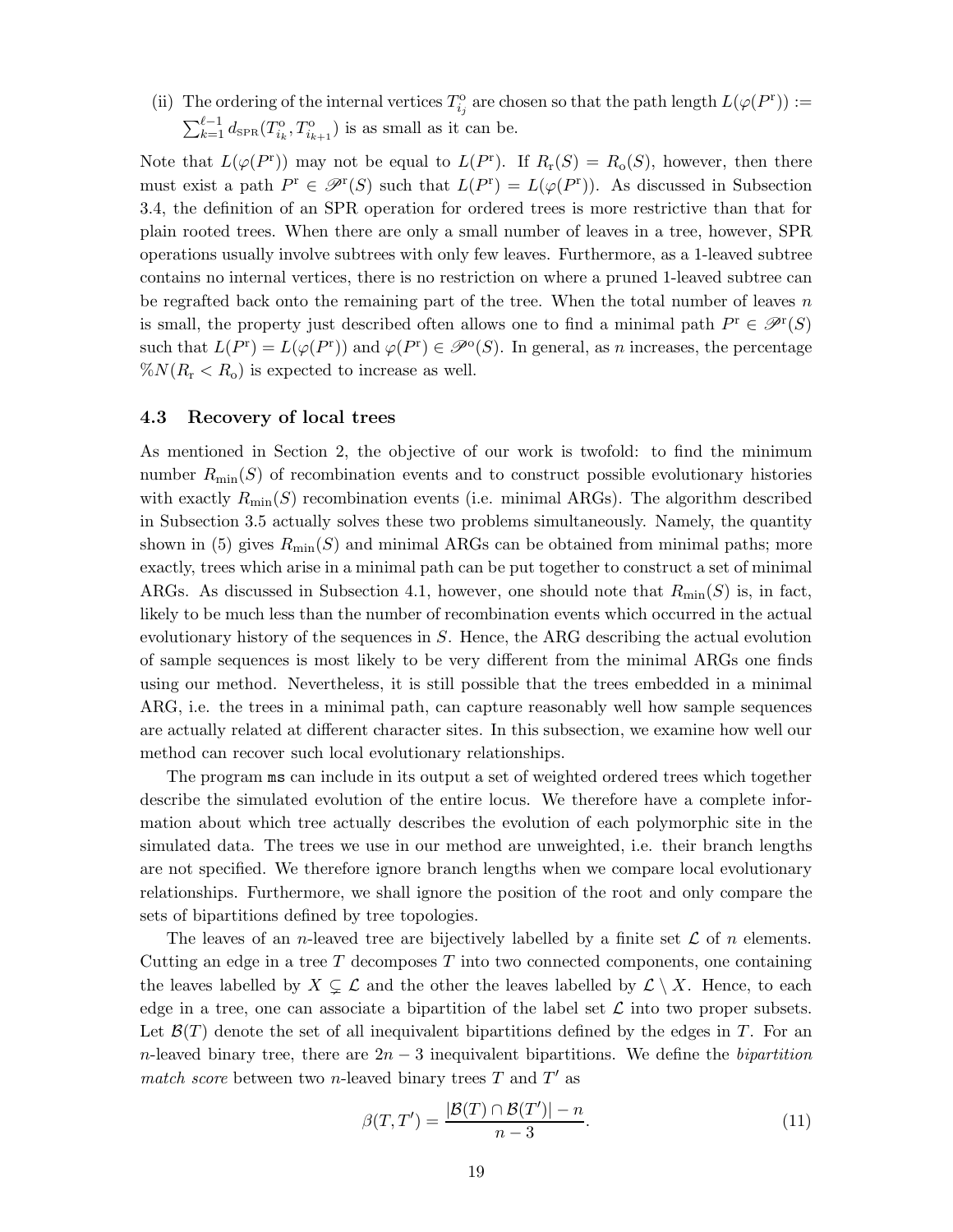Here,  $|\mathcal{B}(T) \cap \mathcal{B}(T')|$  gives the number of identical bipartitions in  $\mathcal{B}(T)$  and  $\mathcal{B}(T')$ , whereas " $-n$ " subtracts from it the n always-occurring bipartitions, each consisting of a single leaf  $\{l\}$  and its complement  $\mathcal{L} \setminus \{l\}$ . Note that (11) is normalised so that  $\beta(T, T') = 1$  if and only if  $\mathcal{B}(T) = \mathcal{B}(T')$  and  $\beta(T, T') < 1$  otherwise.

For a general data set S, there can be many minimal paths—in some cases as many as a few millions—and therefore it may not be practical to store all such paths in memory, although enumerating them can be done without much difficulty. Hence, we have written our program RecMinPath so that it randomly chooses only one minimal path for each  $T \in W_\ell$ that satisfies  $f_{\ell}(T) = \min_{T' \in W_{\ell}} f_{\ell}(T')$ .

Suppose we perform  $r$  number of simulations to generate  $r$  independent sets of samples  $S_1, S_2, \ldots, S_r$ . In what follows, for each  $a \in \{1, 2, \ldots, r\}$ ,  $\ell_a$  denotes the number of polymorphic sites in the sample  $S_a$  and the actual local trees describing the evolution of the polymorphic sites are denoted by  $t_{a,1}^{\text{ms}}$  $\mathbb{R}^{\text{ms}}_{a,1}, t^{\text{ms}}_{a,2}, \ldots, t^{\text{ms}}_{a,\ell_a}$ . We use  $k_a$  to denote the number of minimal paths reported in the output of RecMinPath. For every  $i \in \{1, 2, ..., k_a\}$ , a minimal path we find is of the form  $P_{a,i} = T_{a,i,1}, T_{a,i,2}, \ldots, T_{a,i,\ell_a}$ . Now, we define the *average* local tree recovery percentage for our method as

$$
\overline{\beta}_{\text{RMP}} := \frac{1}{r} \sum_{a=1}^{r} \left\{ \frac{1}{k_a} \sum_{i=1}^{k_a} \left[ \frac{1}{\ell_a} \sum_{j=1}^{\ell_a} \beta(T_{a,i,j}, t_{a,j}^{\text{ms}}) \right] \right\} \times 100\%,\tag{12}
$$

where  $\beta(T_{a,i,j}, t_{a,j}^{ms})$  is defined in (11). For the results reported in this subsection, plain rooted trees were used in RecMinPath.

If one does not take recombination events into account and tries to describe the evolution of all polymorphic sites by a single tree, then the corresponding average local tree recovery percentage is defined as

$$
\overline{\beta}_{\text{ST}} := \frac{1}{r} \sum_{a=1}^{r} \left[ \frac{1}{\ell_a} \sum_{j=1}^{\ell_a} \beta(\tau_a, t_{a,j}^{\text{ms}}) \right] \times 100\%,
$$

where  $\tau_a$  is the single optimal tree used to describe the evolution of the sequences in  $S_a$ . In what follows, we compare our method to the single tree method based on parsimony. The program RecPars, originally written by Jotun Hein (Hein, 1993) and later rewritten by Kim Fisker, was used to obtain the most parsimonious tree for each data set.

For  $n = 7$ , we used  $\theta = 15, 25, 50, 75$  and  $\rho = 10, 20, 50$  in our simulations. We fixed nsites=3000 for the finite-sites recombination model. For each pair of  $\theta$  and  $\rho$  values, we generated 1000 sets of simulated data, each with  $R_{\text{min}}(S) > 0$ . Just to get an idea of how  $\overline{\beta}_{\text{RMP}}$  and  $\overline{\beta}_{\text{ST}}$  may depend on the number of sequences, we performed a similar set of tests for  $n = 8$ . Numerical values of  $\overline{\beta}_{RMP}$  and  $\overline{\beta}_{ST}$  for these simulations are shown in Table 3, and, for ease of comparison, these results are illustrated in Figure 14. We clearly see that  $\overline{\beta}_{RMP} > \overline{\beta}_{ST}$  for every pair of  $\theta$  and  $\rho$ . Moreover, the gain in  $\overline{\beta}_{RMP}$  as  $\theta$  increases is clearly larger than that in  $\overline{\beta}_{ST}$ . As expected, for fixed  $\theta$  and  $\rho$ , both  $\overline{\beta}_{RMP}$  and  $\overline{\beta}_{ST}$  tend to decrease as n increases from 7 to 8.

Suppose we have r simulated data sets each with exactly  $\ell$  polymorphic sites. Then,  $\overline{\beta}_{RMP}$  defined in (12) can be written as  $\overline{\beta}_{RMP} = \frac{1}{\ell} \sum_{j=1}^{\ell} \overline{\beta}_{RMP,j}$ , where

$$
\overline{\beta}_{\text{RMP},j} := \frac{1}{r} \sum_{a=1}^r \left[ \frac{1}{k_a} \sum_{i=1}^{k_a} \beta(T_{a,i,j}, t_{a,j}^{\text{ms}}) \right] \times 100\%.
$$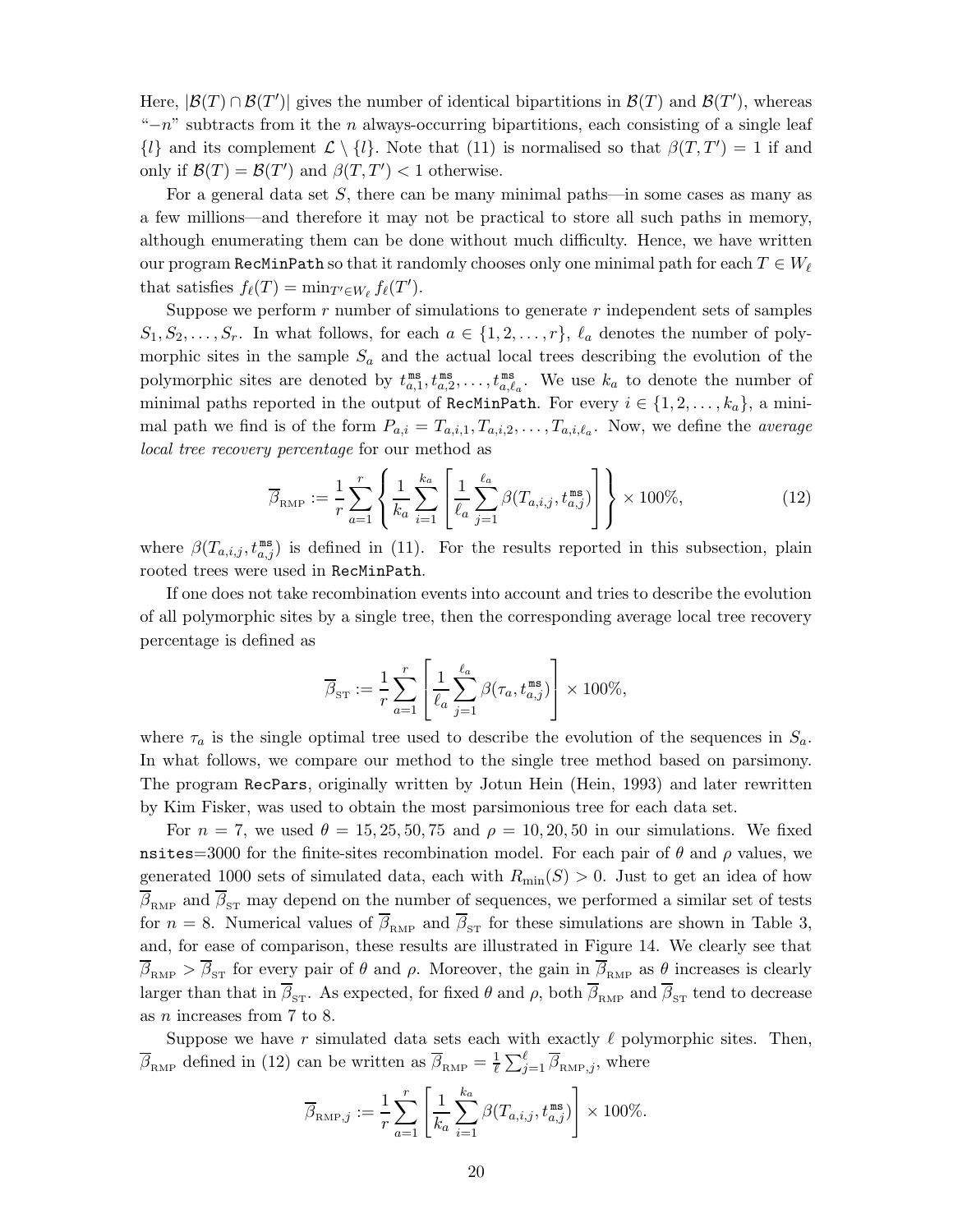|          |          | $\rho = 10$ |                     | $\rho = 20$ |                     | $\rho = 50$ |                     |
|----------|----------|-------------|---------------------|-------------|---------------------|-------------|---------------------|
| $\it{n}$ | $\theta$ | <b>RMP</b>  | $\beta_{\text{ST}}$ | <b>RMP</b>  | $\beta_{\text{ST}}$ | RMP         | $\beta_\textrm{ST}$ |
| 7        | 15       | 74          | 60                  | 68          | 50                  | 58          | 41                  |
|          | 25       | 78          | 61                  | 72          | 52                  | 63          | 43                  |
|          | 50       | 84          | 64                  | 79          | 54                  | 70          | 43                  |
|          | 75       | 87          | 65                  | 81          | 56                  | 74          | 44                  |
| 8        | 15       | 73          | 57                  | 65          | 47                  | 55          | 38                  |
|          | 25       | 77          | 61                  | 69          | 48                  | 59          | 38                  |
|          | 50       | 82          | 62                  | 75          | 52                  | 65          | 39                  |
|          | 75       | 87          | 65                  | 81          | 54                  | 68          | 39                  |

Table 3: Average local tree recovery percentages.

Note — This is a comparison between our method and the method which finds the single most parsimonious tree. The notations  $\overline{\beta}_\text{RMP}$  and  $\overline{\beta}_\text{ST}$  are defined in the text.



Figure 14: A comparison of average local tree recovery percentages.

Whereas  $\overline{\beta}_{\text{RMP}}$  reflects an average local tree recovery percentage first averaged over the entire locus,  $\overline{\beta}_{RMP,j}$  gives an average local tree recovery percentage per site. To investigate how  $\overline{\beta}_{RMP,j}$  behaves, we first need to decide on the fixed length  $\ell$ , for which we use the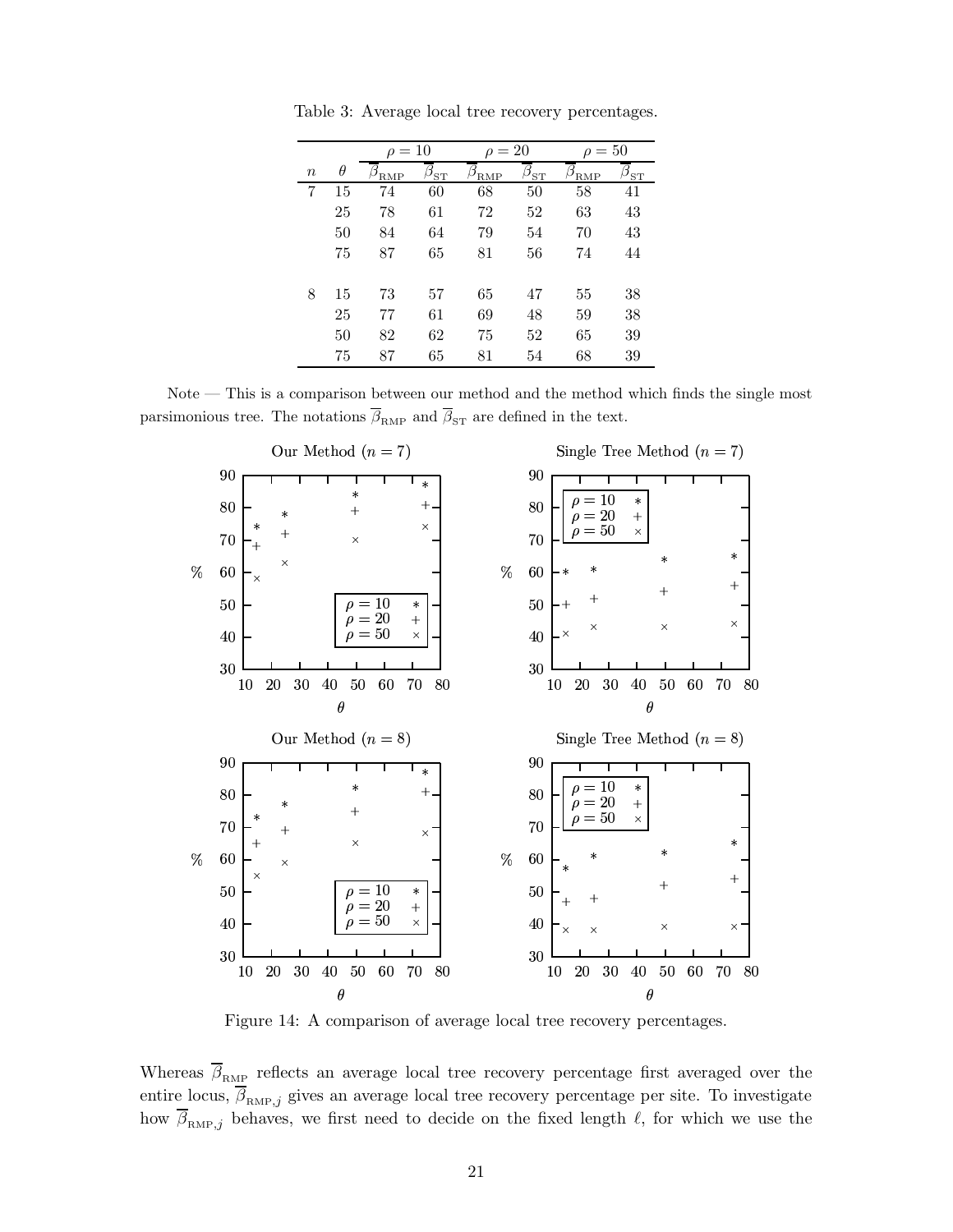

Figure 15: Average local tree recovery percentage per site. This result is based on 2000 simulations, each with 184 segregating sites. The parameters we used are  $n = 7$ ,  $\rho = 10$ ,  $\theta = 75$  and nsites=3000.

formula  $\mathbb{E}(s) = \theta \sum_{j=1}^{n-1} 1/j$  for the expected number of segregating sites (Hudson, 1983). For  $n = 7$  and  $\theta = 75$ ,  $\mathbb{E}(s) \approx 184$ .

Using  $n = 7$ ,  $\theta = 75$ ,  $\rho = 10$  and nsites=3000, we ran the program ms until 2000 simulated data sets each with 184 polymorphic sites were generated. The result of our study of  $\beta_{RMP,j}$  is shown in Figure 15. A notable feature of this figure is the arch-like shape of the plot, indicating that the recovery percentage is higher around the middle than near the ends of the sequence. We can offer two related plausible explanations of this phenomenon.

First of all, note that recovering evolutionary relationships, or tree topology, is not possible without mutation events that generate polymorphism in the data. Furthermore, to be able to recover all bipartitions associated to a tree, we need at least one informative polymorphic site for every internal edge. Now, near the left (resp. right) end of the sequence, neighbouring informative polymorphic sites are concentrated only on the right (resp. left) hand side. In contract, at a position towards the middle of the sequence, neighbouring informative polymorphic sites appear both to its left and right. Secondly, dynamic programming itself can be partially responsible. In the dynamic programming algorithm described in Subsection 3.5, there is a forward propagation of information because the  $(i + 1)$ <sup>th</sup> column is analysed by looking at the information from the  $i<sup>th</sup>$  column, and there is a backward propagation of information because whether a tree in  $W_i^{\text{o}}$  appears in a minimal path depends on what happens in the  $(i + 1)$ <sup>th</sup> column. Hence, near the ends of the sequence, there is not as much information from dynamic programming as in the middle of the sequence. An interplay between the two factors mentioned above might explain the arch-like shape shown in Figure 15.

### 4.4 Kreitman's data

In this subsection, we apply our method to study a classic biological data set. This particular example was used at the WABI 2003 conference as well (Song and Hein, 2003). We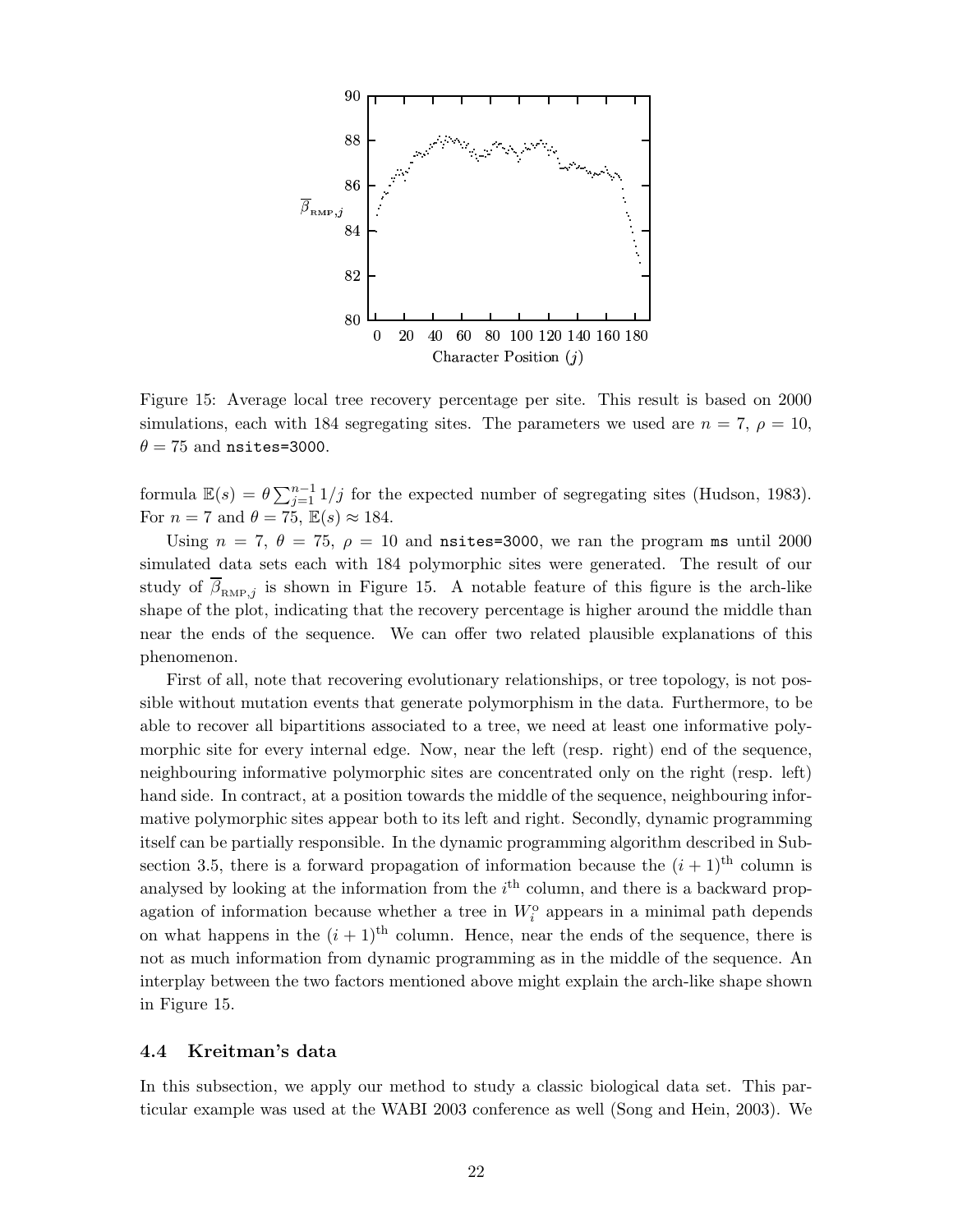| $Wa-S$  |     | 000              | 000001100000 | $\Omega$ | 0011011101111000000 | $\Omega$ | 0000000 |
|---------|-----|------------------|--------------|----------|---------------------|----------|---------|
| $F1-1S$ |     | 001              | 000000000000 | $\Omega$ | 0011011101111000000 | $\Omega$ | 0000000 |
| Af-S    |     | 000              | 000000000000 | $\Omega$ |                     |          | 0000101 |
| $Fr-S$  | $=$ | 000              | 000000000000 | $\Omega$ | 1100000000000000000 |          | 0011000 |
| $F1-2S$ | $=$ | 000              | 110001011001 | 1        | 1100000000000000000 | $\Omega$ | 1000000 |
| $Ja-S$  | $=$ | 0 <sub>0</sub> 1 | 000000000000 | 1        | 0000000000000010101 |          | 1000010 |
| $F$ -F  | $=$ | 0 <sub>0</sub> 1 | 000000000000 | 1        | 0000000000000111111 | $\Omega$ | 1000000 |
| $Fr-F$  |     | 111              | 110001011100 | 1        | 0000000000000111111 | $\Omega$ | 1100000 |
| $Wa-F$  | $=$ | 111              | 110001011100 | 1        | 0000000000000111111 | $\Omega$ | 1100000 |
| $Af-F$  |     | 111              | 110001011100 | 1        | 0000000000000111111 | $\Omega$ | 1100000 |
| $Ja-F$  |     | 111              | 111111000010 | 1        | 0000100010000111111 | $\Omega$ | 1000000 |

Figure 16: Kreitman's data in binary form. Also shown is a minimal haplotype block structure we found. There are 6 blocks, whose boundaries are indicated by vertical solid lines.

consider Kreitman's 1983 data which consist of 11 alleles of the alcohol dehydrogenase locus of Drosophila melanogaster (Kreitman, 1983). The alleles were sampled from 5 geographically distinct populations; they were taken from Washington (Wa), Florida (Fl), Africa (Af), France (Fr) and Japan (Ja). Kreitman's work was the first to study genetic variation in alleles obtained from nature. The aligned sequence length is 2800 base-pairs, of which, ignoring insertions and deletions, 43 sites are polymorphic. We have transformed the polymorphism data into binary sequences as shown in Figure 16. Note that Fr-F, Wa-F and Af-F are identical; there are 9 distinct sequences in the reduced data (c.f. Subsection 3.7). Hence, we relabel the sequences as follows:

$$
s_1 := Wa-S
$$
  $s_2 := Fl-1S$   $s_3 := Af-S$   
\n $s_4 := Fr-S$   $s_5 := Fl-2S$   $s_6 := Ja-S$   
\n $s_7 := Fl-F$   $s_8 := Fr-F = Wa-F = Af-F$   $s_9 := Ja-F$ 

As discussed in Subsection 3.5, we performed our analysis on  $S = \{s_1, \ldots, s_9\}$  first using plain rooted trees, obtaining  $R_r(S) = 7$ . We then checked that it is indeed possible to construct an ARG with exactly 7 recombination events. A minimal ARG constructed from combining the trees arising in a minimal path is shown in Figure 17. Recombination breakpoints are shown in the caption of the figure. As always, our convention is that when a recombination event occurs, the part to the left (resp. right) of the breakpoint gets descended from the left (resp. right) edge. Note that 2 recombination events occur between character columns 3 and 4, as well as between character columns 35 and 36. Positions 3, 4, 15, 16, 17, 35, 36, 37 in S correspond to positions 63, 170, 847, 950, 1030, 1691, 1730, 1827, respectively, in the actual data.

As mentioned in Subsection 3.9, we can ask what the minimum number of haplotype blocks that can be defined by a minimal path is. For Kreitman's data, the answer is 6. We remind the reader that we define a block as consecutive positions in the sequence where the same tree is supported. A haplotype block structure with 6 blocks is shown in Figure 16, where block boundaries are indicated by vertical solid lines. For there to be only 6 blocks, only the second boundary is allowed to vary; all other block boundaries shown in Figure 16 must be fixed. The second block boundary occurs between character columns 15 and 16.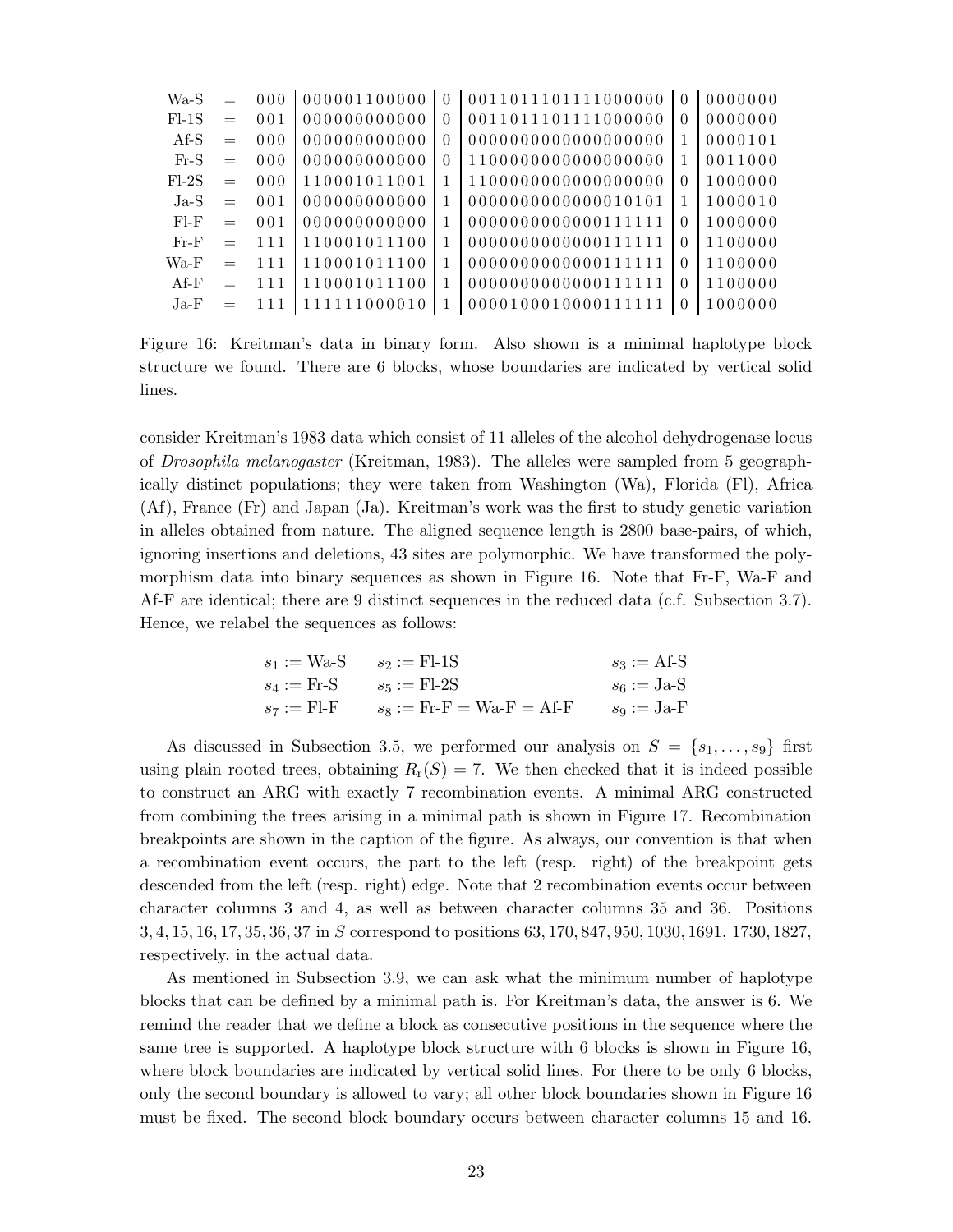

Figure 17: A minimal ancestral recombination graph for Kreitman's data. Recombination vertices are denoted by  $\circ$  and their corresponding breakpoints are as follows. a:  $(3, 4)$ , b:  $(3, 4), c: (15, 16), d: (16, 17), e: (35, 36), f: (35, 36), g: (36, 37).$ 

This block boundary can shift to left up to 6 columns. This freedom is not surprising at all since every character column between 10 and 15 is compatible with column 16.

In regard of detecting recombination events in Kreitman's data, we can compare our method with other currently-existing methods. Hudson and Kaplan's algorithm described in (Hudson and Kaplan, 1985) gives 5 as a lower bound on the number of recombination events. If one uses the method developed by Myers and Griffiths (2003) one would obtain 6 as both the haplotype bound  $R_h(S)$  and the bound  $R_s(S)$  based on simulation of sample history. In (Song and Hein, 2004), the present authors analysed Kreitman's data using a method based on set theory and obtained 7 as a lower bound. Note that none of these alternative methods can explicitly construct possible evolutionary histories consistent with the data.

## 5 Possible extensions

In this section, we describe some possible extensions of our work. It should be easy to modify our source code for RecMinPath to incorporate the first two extensions.

### 5.1 Missing data

In our method, working with missing data is straightforward. The reader should refer back to Subsection 3.5 for cross reference. Suppose that a character column  $c_i$  has some missing characters, i.e. it is not known whether  $c_i^{\alpha}$  is 0 or 1 for some  $\alpha \in \{1, 2, ..., n\}$ —where n denotes the total number of sequences present in the data set S. Let  $\tilde{\mathbf{c}}_i$  consist of the characters in  $c_i$  that are known. Then, in the algorithm, for each character column  $c_i$  with missing characters, use the following set of trees:

$$
M_i^{\text{o}} = \{ T \in \mathcal{F}_n^{\text{o}} \mid T \text{ is compatible with } \tilde{\mathbf{c}}_i \}.
$$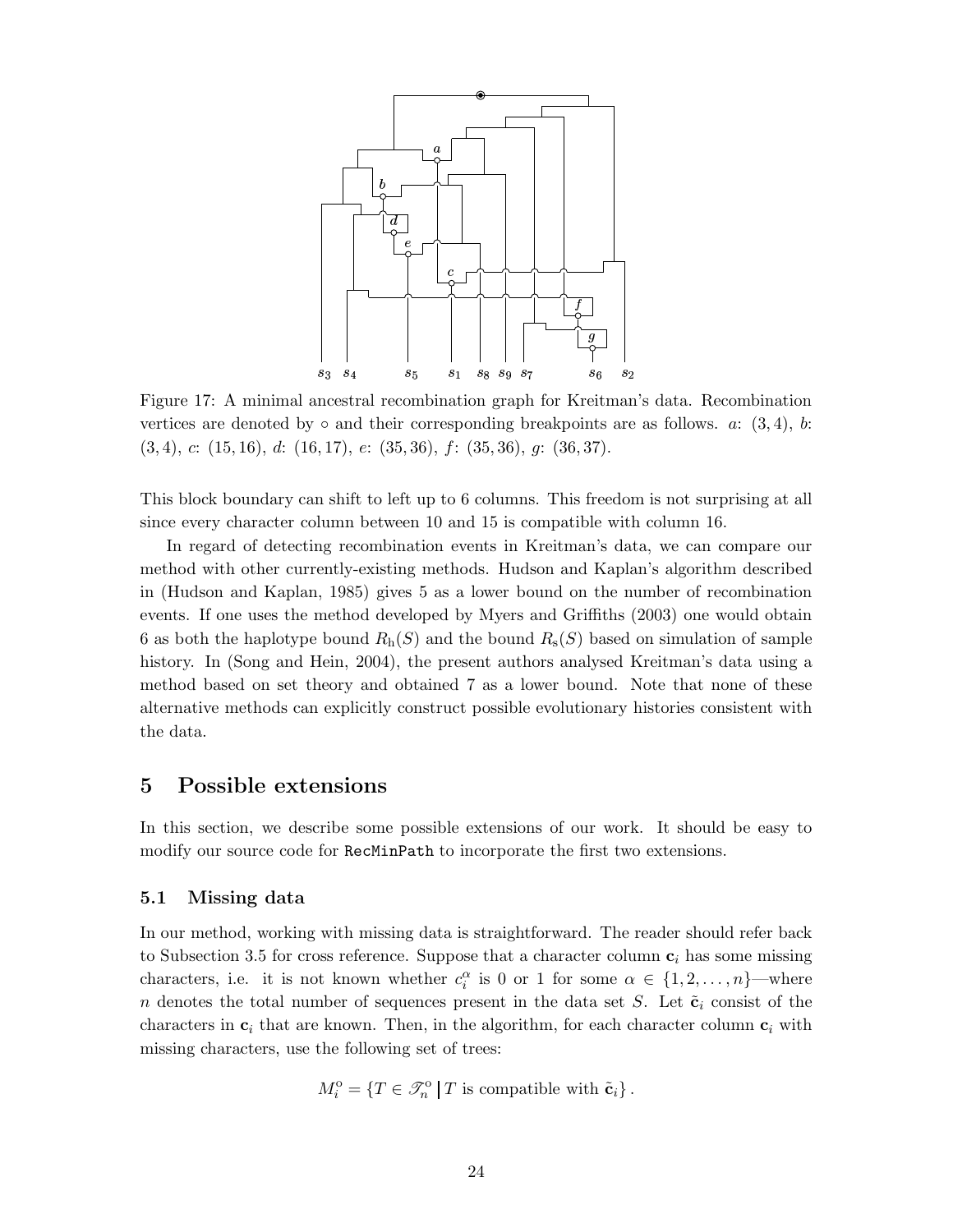For character columns  $\mathbf{c}_j$  without any missing character, use  $W_j^{\text{o}}$  as usual. We can then carry out the rest of the algorithm without any further change. Note that the only practical change in the algorithm is that the size  $|M_i^{\text{o}}|$  is larger than what  $|W_i^{\text{o}}|$  would be if the missing characters in  $c_i$  were actually known.

#### 5.2 Finite-sites model of mutation

As in the original algorithm for finding the most parsimonious history (Hein, 1990; Hein, 1993), the dynamic programming idea can be extended to consider back and recurrent mutations. In the case of the finite-sites model of mutation, one has to include in the dynamic programming algorithm mutation cost  $m(i, T)$ , which could be defined in terms of the minimum number of mutation events required for the tree  $T$  to represent the evolutionary history of character site i. More generally, a weighted mutation cost  $w(i, T)$  can be used to reflect its relative weight with respect to the recombination cost. Note that the infinite-sites model is equivalent to setting  $w(i, T) = 0$  if T is compatible with  $c_i$  and  $w(i, T) = \infty$  otherwise.

The algorithm for the finite-sites model of mutation can be stated as constructing a weighted graph G as follows.

- 1. Introduce  $\ell$  clusters, with the i<sup>th</sup> cluster containing  $|\mathscr{T}_n^{\text{o}}|$  vertices labelled by the trees in  $\mathcal{I}_n^{\circ}$ . Denote the *i*<sup>th</sup> cluster by  $A_i^{\circ}$ . (The letter "A" stands for "all" trees.)
	- (a) For all  $T \in A_1^o$ , let  $f_1(T) = w(1, T)$ .
	- (b) For all  $1 \leq i \leq \ell$ , recursively determine

$$
f_{i+1}(T_a) = w(i+1, T_a) + \min_{T_b \in A_i^0} [f_i(T_b) + d_{\text{rec}}(T_b, T_a)]
$$

for every tree  $T_a \in A_{i+1}^{\circ}$ .

- (c) In the weighted graph G, vertices  $T_a \in A_{i+1}^{\circ}$  and  $T_b \in A_i^{\circ}$  are joined by an edge if  $f_{i+1}(T_a) - f_i(T_b) = d_{\text{rec}}(T_a, T_b) + w(i+1, T_a)$ , and the weight of the edge is  $d_{rec}(T_a, T_b) + w(i + 1, T_a).$
- 2. The number defined as

$$
C_{\mathbf{o}}(S) = \min_{T_a \in A^{\mathbf{o}}_{\ell}} f_{\ell}(T_a)
$$

gives the minimum cost. A minimal path in  $G$  is a connected path from any tree  $T_a \in A_1^o$  to a tree  $T_b \in A_\ell^o$  with  $f_\ell(T_b) = C_o(S)$ .

As we have done for the infinite-sites model of mutation, we can use plain rooted trees to obtain a lower bound. If plain rooted trees are used in the above algorithm, then the minimum cost would be defined as  $C_r(S) = \min_{T_a \in A_\ell^r} f_\ell(T_a)$ . In general,  $C_r(S) \leq C_o(S)$ . A comparison between the number  $|W_i^{\text{o}}|$  of trees compatible with a column  $c_i$  and the total number of  $|\mathcal{S}_n^{\text{o}}|$  of *n*-leaved trees can be found in (Song and Hein, 2003). Since most of  $|W_i^{\text{o}}|$ are only very small fractions of  $|\mathcal{S}_n^{\text{o}}|$ , using the finite-sites model of mutation is significantly more computationally intensive than using the infinite-sites model.

Note that the idea of using adjacency-sets, as discussed in Subsection 3.6, can be applied to the present case as well. Firstly, let  $f_{1,0}(T) = w(1,T)$  for all  $T \in A_1^{\circ}$ . Then, instead of (7) and (8), we just need to perform the following steps recursively for all  $1 \leq i < \ell$ :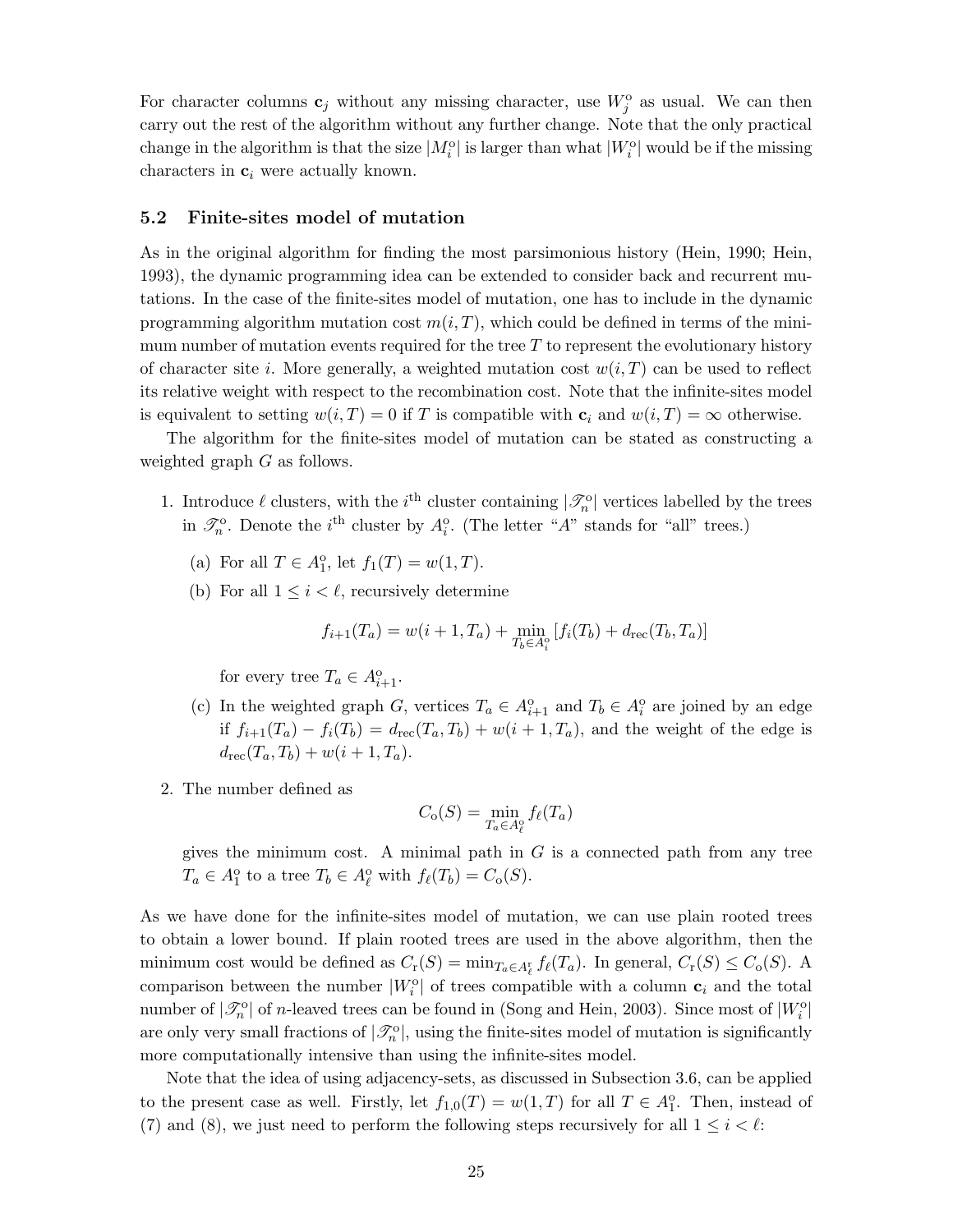For all  $1 \leq r < d_n$  and  $T_a \in A_i^{\circ}$ , find

$$
f_{i,r}(T_a) = \min_{T_b \in N_1(\{T_a\})} \left[ f_{i,r-1}(T_b) + 1 - \delta_{a,b} \right],
$$

and, for all  $T_a \in A_{i+1}^{\circ}$ , find

$$
f_{i+1,0}(T_a) = w(i+1,T_a) + \min_{T_b \in N_1(\{T_a\})} [f_{i,d_n-1}(T_b) + 1 - \delta_{a,b}].
$$

### 5.3 Combining with Myers & Griffiths's algorithm

One limitation of our method is that, as it stands, it becomes infeasible to analyse more than 9 sequences in the reduced data; when there are many trees, it takes an inordinate amount of memory to store the adjacency-sets. As mentioned before, the algorithm proposed by Myers and Griffiths (2003) uses local lower bounds for small regions to construct a global bound for the entire data. Hence, for more than 9 sequences, we can try the following. If we focus on small regions, there may not be so many distinct sequences in the reduced data, and therefore we can use our algorithm to compute exact local bounds, which can then be used in Myers and Griffiths's integer linear programming algorithm to find a global bound. Combining the two methods as just described should perform quite well.

# 6 Conclusion

As well as finding the minimum number of recombination events which must have occurred in the evolutionary history of sampled sequences, our algorithm can be used to construct minimal evolutionary histories that are consistent with the data. The approach we take is to view recombination events as inducing SPR operations on local trees. If the right kind of trees are used, the SPR-distance between two such trees correctly encodes the number of recombination events. The method introduced in (Song and Hein, 2003) for computing the SPR-distance between trees has allowed us to overcome some difficulties which have hitherto prevented an exact implementation of the dynamic programming idea.

When there are not too many sequences in the reduced data so that our method can be applied, we have shown that our lower bound  $R_r(S)$  is an improvement on the haplotype bound  $R_h(S)$  and the bound  $R_s(S)$  from simulation of sample history (Myers and Griffiths, 2003). As discussed in Subsection 4.3, however, the minimum  $R_{\text{min}}(S)$  is likely to be much less than the number of recombination events which occurred in the actual evolutionary history. Hence, merely counting the number of detectable recombination events does not seem to be sufficient for inferring what actually happened in the evolutionary history. Nevertheless, we have shown in this paper that local evolutionary relationships can be recovered more accurately. In other words, the average local tree recovery percentage  $\overline{\beta}_{RMP}$  based on our method is much larger than the percentage of  $\mathbb{E}(R_{\text{min}})$  relative to  $\mathbb{E}(R_{\text{a}})$ .

In (Wang *et al.*, 2001), it was shown that, under the infinite-sites model of mutation, the problem of constructing possible evolutionary histories with the minimum number of recombination events is NP-hard. Moreover, the authors of that paper considered a restricted version of the problem, investigating which data are representable by an ARG where all recombination cycles are node-disjoint. This restricted problem was recently completely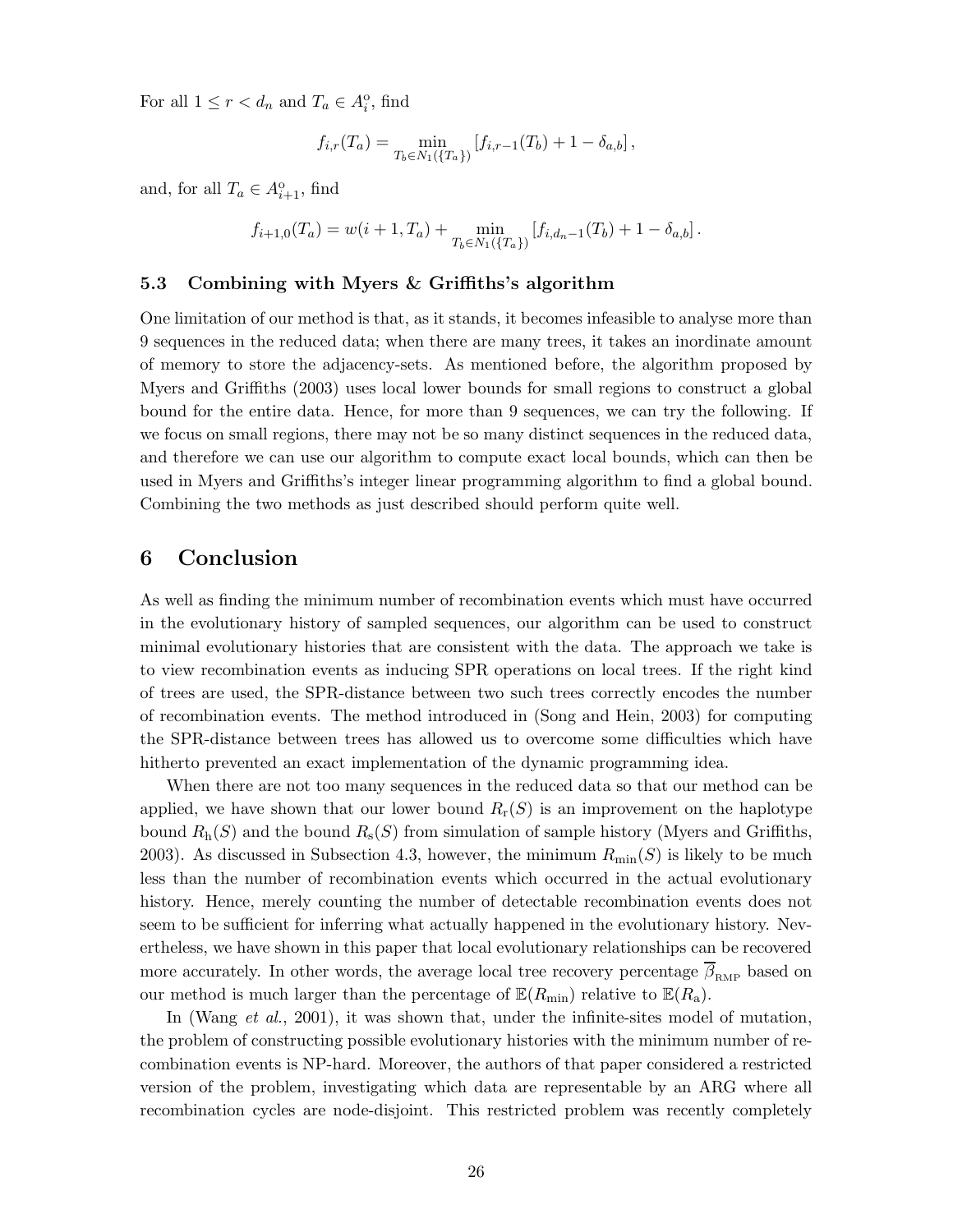solved by Gusfield *et al.* (2004), who constructed a polynomial-time algorithm for obtaining such a restricted ARG when it exists. Not surprisingly, no polynomial-time algorithm is known for the general case. Insightful results from (Wang  $et al., 2001$ ) and (Gusfield  $et al.,$ 2004) may prove useful for devising an algorithm for the general case that is more efficient than the one presented in the present paper.

In recent years, several fairly strong evidences have emerged supporting that gene conversion may play an important role in human evolutionary genetics (Ardlie et al., 2001; Jeffreys and May, 2004). In light of these important findings, it would be interesting to generalize our method to study gene conversion, possibly in conjunction with the study of single cross-over recombination considered in this paper. We believe that much of what we laid out in this paper can be carried over to that case.

# Acknowledgments

We thank S. Myers for useful discussions and the Oxford Supercomputing Centre for allowing us to use their CPU time. This research is supported by EPSRC under grant HAMJW and by MRC under grant HAMKA. Y.S.S. is partially supported by a grant from the Danish Natural Science Foundation (SNF-5503-13370).

## References

- Ardlie, K., Liu-Cordero, S.N., Eberle, M.A., Daly, M., Barrett, J., Winchester, E., Lander, E.S., and Kruglyak, L. 2001. Lower-than-expected linkage disequilibrium between tightly linked markers in human suggests a role for gene conversion.  $Am. J. Hum.$ Genet. 69, 582–589.
- Daly, M.J., Rioux, J.D., Schaffner, S.F., Hudson, T.J., and Lander, E.S. 2001. Highresolution haplotype structure in the human genome. Nat. Genet. 29, 229–232.
- Gabriel, S.B., Schaffner, S.F., Nguyen, H., Moore, J.M., Roy, J., Blumenstiel, B., Higgins, J., DeFelice, M., Lochner, A., Faggart, M., Liu-Cordero, S.N., Rotimi, C., Adeyemo, A., Cooper, R., Ward, R., Lander, E.S., Daly, M.J., and Altshuler, D. 2002. The structure of haplotype blocks in the human genome. Science 296, 2225–2229.
- Gusfield, D., Eddhu, S., and Langley, C. 2004. Optimal, efficient reconstruction of phylogenetic networks with constrained recombination. J. Bioinf. Comp. Biol. 2, 173–213.
- Griffiths, R.C. and Marjoram, P. 1997. An ancestral recombination graph, 257–270. In Donnelly, P. and Tavaré, S., eds., *Progress in Population Genetics and Human Evolution*. IMA Volumes in Mathematics and its Applications 87, Springer-Verlag, Berlin.
- Jeffreys, A.J. and May, C.A. 2004. Intense and highly localized gene conversion activity in human meiotic crossover hot spots. Nat. Genet. 36, 151–156.
- Johnson, G.C., Esposito, L., Barratt, B.J., Smith, A.N., Heward, J., Di Genova, G., Ueda, H., Cordell, H.J., Eaves, I.A., Dudbridge, F., Twells, R.C., Payne, F., Hughes, W., Nutland, S., Stevens, H., Carr, P., Tuomilehto-Wolf, E., Tuomilehto, J., Gough, S.C.,